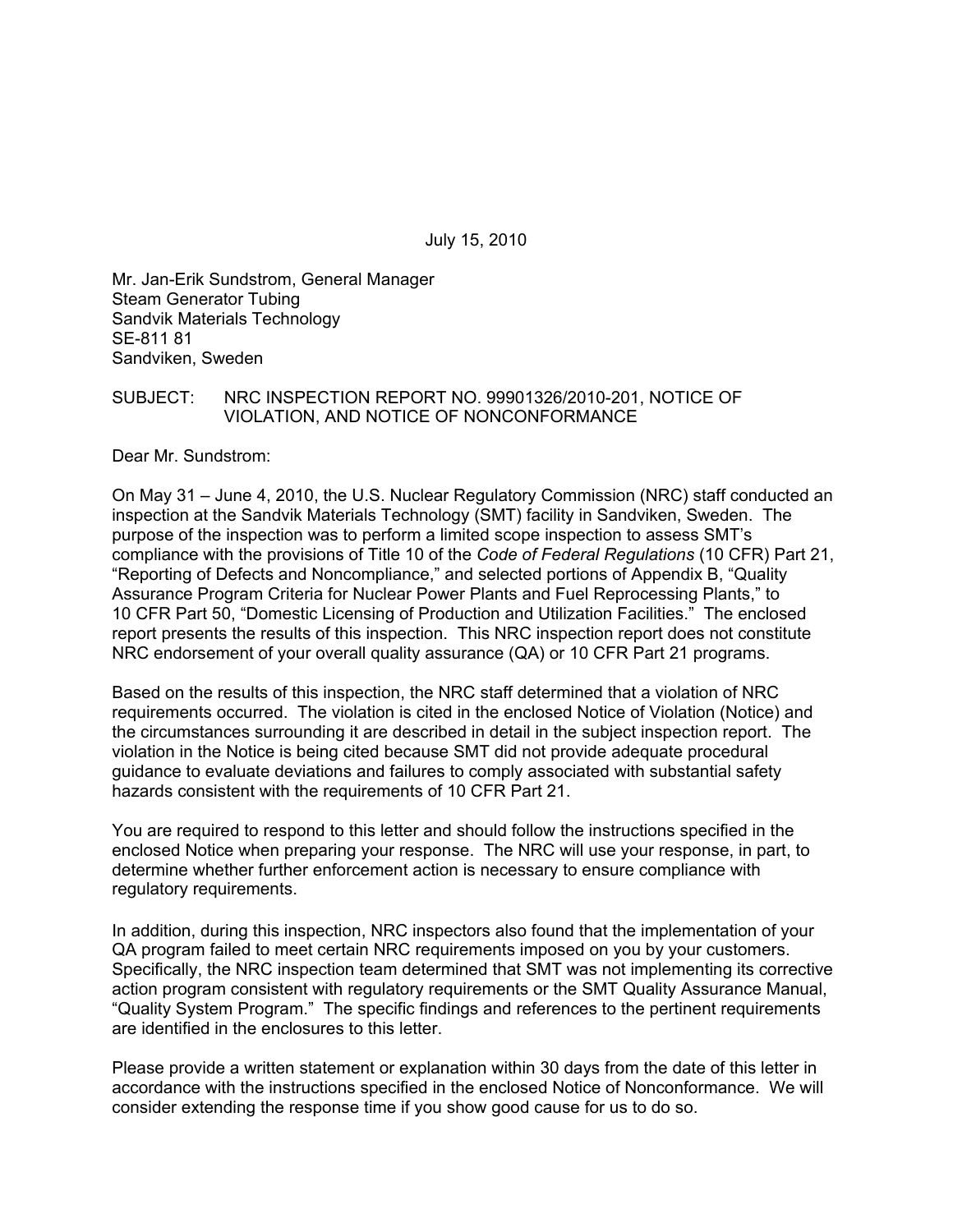In accordance with 10 CFR 2.390 of the NRC's "Rules of Practice," a copy of this letter, its enclosures, and your response will be made available electronically for public inspection in the NRC Public Document Room or from the NRC's document system (ADAMS), accessible at http://www.nrc.gov/reading-rm/adams.html. To the extent possible, your response, (if applicable), should not include any personal privacy, proprietary, or safeguards information so that it can be made available to the Public without redaction. If personal privacy or proprietary information is necessary to provide an acceptable response, then please provide a bracketed copy of your response that identifies the information that should be protected and a redacted copy of your response that deletes such information. If you request that such material is withheld from public disclosure, you must specifically identify the portions of your response that you seek to have withheld and provide in detail the bases for your claim (e.g., explain why the disclosure of information will create an unwarranted invasion of personal privacy or provide the information required by 10 CFR 2.390(b) to support a request for withholding confidential commercial or financial information). If Safeguards Information is necessary to provide an acceptable response, please provide the level of protection described in 10 CFR 73.21.

 Sincerely,  */RA/* 

> Juan Peralta, Chief Quality and Vendor Branch 1 Division of Construction Inspection & Operational Programs Office of New Reactors

Docket No. 99901326

Enclosures:

- 1. Notice of Violation
- 2. Notice of Nonconformance
- 3. Inspection Report No. 99901326/2010-201 and Attachment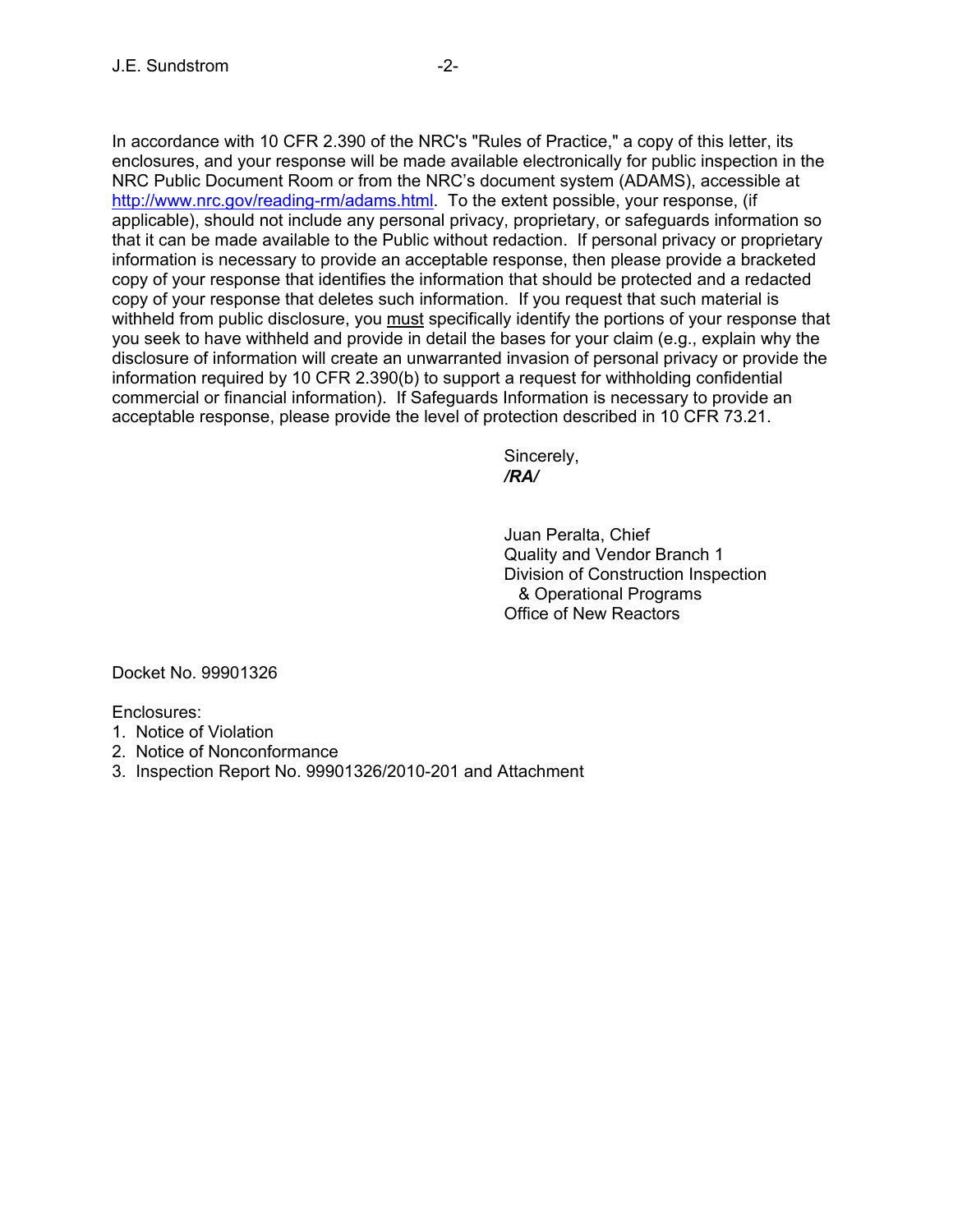In accordance with 10 CFR 2.390 of the NRC's "Rules of Practice," a copy of this letter, its enclosures, and your response will be made available electronically for public inspection in the NRC Public Document Room or from the NRC's document system (ADAMS), accessible at http://www.nrc.gov/reading-rm/adams.html. To the extent possible, your response, (if applicable), should not include any personal privacy, proprietary, or safeguards information so that it can be made available to the Public without redaction. If personal privacy or proprietary information is necessary to provide an acceptable response, then please provide a bracketed copy of your response that identifies the information that should be protected and a redacted copy of your response that deletes such information. If you request that such material is withheld from public disclosure, you must specifically identify the portions of your response that you seek to have withheld and provide in detail the bases for your claim (e.g., explain why the disclosure of information will create an unwarranted invasion of personal privacy or provide the information required by 10 CFR 2.390(b) to support a request for withholding confidential commercial or financial information). If Safeguards Information is necessary to provide an acceptable response, please provide the level of protection described in 10 CFR 73.21.

 Sincerely,  */RA/* 

> Juan Peralta, Chief Quality and Vendor Branch 1 Division of Construction Inspection & Operational Programs Office of New Reactors

Docket No. 99901326 Enclosures:

- 1. Notice of Violation
- 2. Notice of Nonconformance
- 3. Inspection Report No. 99901326/2010-201 and Attachment

### DISTRIBUTION:

| RidsNroDcipCQVA                | RidsNroDcipCQVB | RidsNroDcip   | KKavanagh GGalletti |                           |
|--------------------------------|-----------------|---------------|---------------------|---------------------------|
| <b>SCrane</b>                  | <b>GMakar</b>   | RidsNrrDeEQVB |                     | per-olof.lund@sandvik.com |
| jan-erik.sundstrom@sandvik.com |                 | <b>DTerao</b> | LDudes              |                           |

ADAMS Package Accession No.: ML101940246 \*concurred via email

| <b>OFFICE</b> | NRO/DE/CIB1      | NRO/DCIP/CQVB | NRO/DCIP/CQVA | NRO//DCIP/CQVA         | NRO/DCIP/CAEB/BC |
|---------------|------------------|---------------|---------------|------------------------|------------------|
| <b>NAME</b>   | GMakar*          | SCrane        | GGalletti     | KKavanagh (SCrane for) | <b>TFrye</b>     |
| <b>DATE</b>   | 7/13/2010        | 7/14/2010     | 7/13/2010     | 7/15/2010              | 7/14/2010        |
| <b>OFFICE</b> | NRO/DCIP/CQVA/BC |               |               |                        |                  |
| <b>NAME</b>   | <b>JPeralta</b>  |               |               |                        |                  |
| <b>DATE</b>   | 7/15/2010        |               |               |                        |                  |

**OFFICIAL RECORD COPY**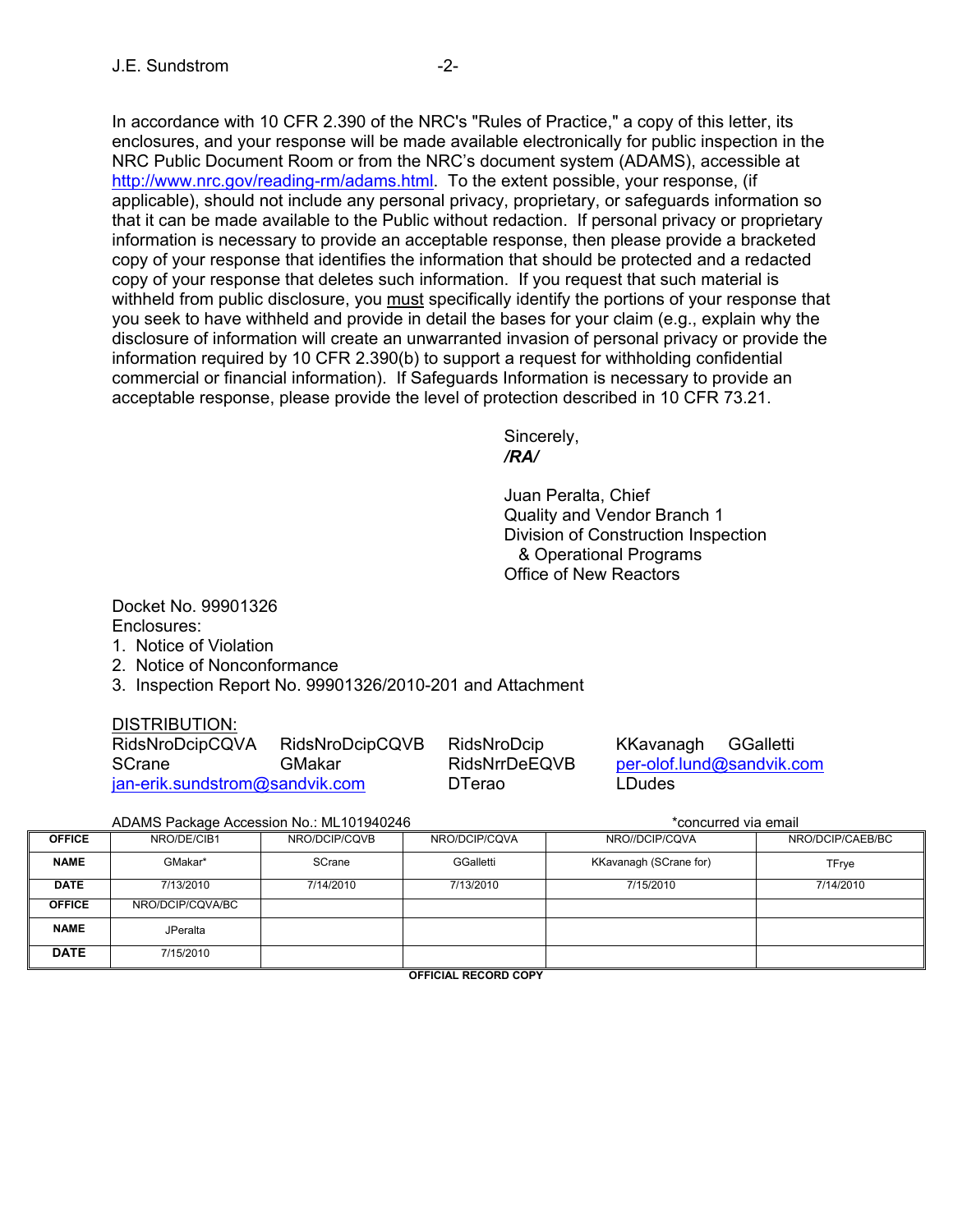#### **NOTICE OF VIOLATION**

Sandvik Materials Technology Docket Number 99901326

Sandviken, Sweden Inspection Report Number 2010-201

During a U.S. Nuclear Regulatory Commission (NRC) inspection conducted at the Sandvik Materials Technology (SMT), facility in Sandviken, Sweden on May 31 – June 4, 2010, a violation of NRC requirements was identified. In accordance with the NRC Enforcement Policy, the violation is listed below:

Title 10, Section 21.21, "Notification of Failure to Comply or Existence of a Defect and Its Evaluation," of the *Code of Federal Regulations* (10 CFR 21.21), paragraph 21.21(a), requires, in part, that each individual, corporation, partnership, or other entity subject to 10 CFR Part 21 shall adopt appropriate procedures to evaluate deviations and failures to comply associated with substantial safety hazards as soon as practicable.

In part, 10 CFR 21.21(a)(1) requires that deviations and failures to comply be evaluated within 60 days of discovery in order to identify a reportable defect or failure to comply that could create a substantial safety hazard were it to remain uncorrected.

Paragraph §21.21(a)(2) requires, in part, that, if an evaluation of an identified deviation or failure to comply cannot be completed within 60 days from discovery, an interim report is prepared and submitted to the Commission through the director or responsible officer in writing within 60 days of discovery of the deviation or failure to comply.

Paragraph §21.21(a)(3) requires, in part, that a director or responsible officer be informed as soon as practicable, and, in all cases, within the 5 working days after completion of the evaluation if the manufacture, construction, or operation of a facility or activity, or a basic component supplied for such a facility or activity (i) fails to comply with the Atomic Energy Act of 1954, as amended, or (ii) contains a defect.

Paragraph §21.21(b) requires, in part, that if a deviation or failure to comply is discovered by a supplier of basic components and the supplier determines that it does not have the capability to perform the evaluation to determine if a defect exists, then the supplier must inform the purchasers or affected licensees within 5 working days of this determination.

Paragraph §21.21(d)(3)(i) requires, in part, an initial notification by facsimile to NRC Operations Center or by telephone within 2 days following receipt of information by the director or responsible officer on the identification of a defect or a failure to comply.

Paragraph §21.21(d)(3)(ii) requires, in part, a written notification to the NRC within 30 days following receipt of information by the director or responsible corporate officer on the identification of a defect or a failure to comply.

Contrary to the above, as of June 4, 2010, the SMT 10 CFR Part 21 Quality Assurance Instruction Q13-0003, "Control of Non-Conforming Products Reporting of Defects and Deviations According to 10CFR21," Revision 9, dated May 20, 2010, did not provide procedural guidance for: 1) evaluating deviations and failures to comply associated with substantial safety hazards within 60 days of discovery; 2) submitting an interim report to the NRC if an evaluation of an identified deviation or failure to comply cannot be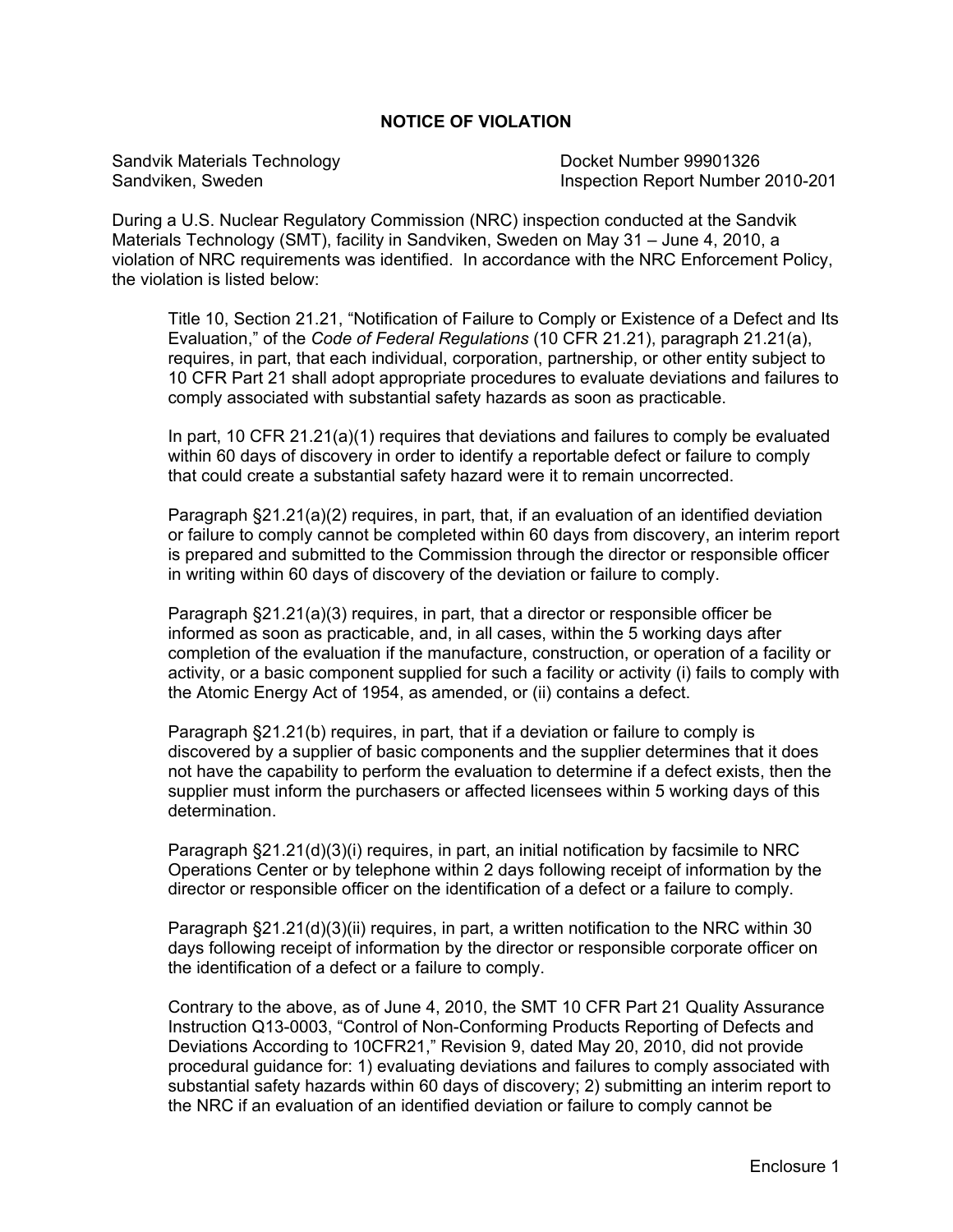completed within 60 days of discovery; 3) notifying the SMT's responsible officer within 5 days when it is determined that a defect that could cause a substantial safety hazard exists; 4) notifying the affected purchasers or licensees if SMT does not have the capability to perform the evaluation to determine if a defect exists; and 5) notifying the NRC of defects and failures to comply (i.e., initial and written notification).

This issue has been identified as Violation 99901326/2010-201-01.

This is a Severity Level IV Violation (Supplement VII).

Pursuant to the provisions of 10 CFR 2.201, "Notice of Violation," SMT is hereby required to submit a written statement or explanation to the U.S. Nuclear Regulatory Commission, ATTN: Document Control Desk, Washington, DC 20555-0001, with a copy to the Chief, Quality and Vendor Branch 1, Division of Construction Inspection and Operational Programs, Office of New Reactors, within 30 days of the date of the letter transmitting this Notice of Violation. This reply should be clearly marked as a "Reply to a Notice of Violation" and should include for each violation (1) the reason for the violation, or, if contested, the basis for disputing the violation or severity level, (2) the corrective steps that have been taken and the results achieved, (3) the corrective steps that will be taken to avoid further violations, and (4) the date when full compliance will be achieved. Your response may reference or include previous docketed correspondence, if the correspondence adequately addresses the required response. Where good cause is shown, the NRC will consider extending the response time.

Because your response will be made available electronically for public inspection in the NRC Public Document Room or from the NRC's Agencywide Documents Access and Management System, accessible at http://www.nrc.gov/reading-rm/adams.html, to the extent possible, it should not include any personal privacy, proprietary, or Safeguards Information so that it can be made available to the public without redaction. If personal privacy or proprietary information is necessary to provide an acceptable response, then please provide a bracketed copy of your response that identifies the information that should be protected and a redacted copy of your response that deletes such information. If you request withholding of such material, you must specifically identify the portions of your response that you seek to have withheld and provide in detail the bases for your claim of withholding (e.g., explain why the disclosure of information will create an unwarranted invasion of personal privacy or provide the information required by 10 CFR 2.390(b) to support a request for withholding confidential commercial or financial information). If safeguards information is necessary to provide an acceptable response, please provide the level of protection described in 10 CFR 73.21, "Requirements for the Protection of Safeguards Information."

Dated this the  $15<sup>th</sup>$  day of July 2010.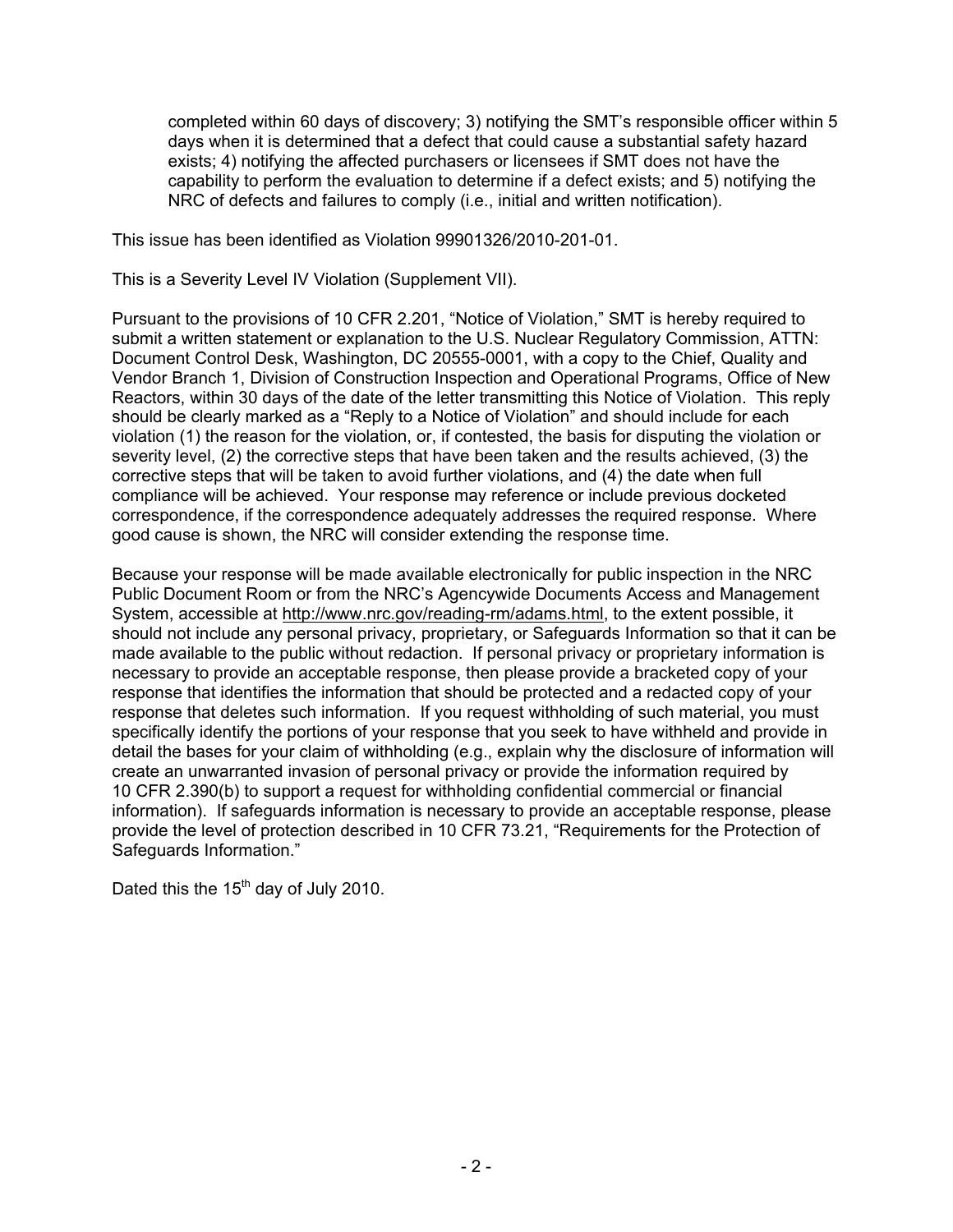#### **NOTICE OF NONCONFORMANCE**

Sandvik Materials Technology **Docket Number 99901326** 

Sandviken, Sweden **Inspection Report Number 2010-201** 

Based on the results of a U.S. Nuclear Regulatory Commission (NRC) inspection conducted at the Sandvik Materials Technology (SMT), facility in Sandviken, Sweden on May 31 – June 4, 2010, certain activities were not conducted in accordance with NRC requirements which were contractually imposed on SMT:

Criterion XVI, "Corrective Action," of Appendix B to 10 CFR Part 50 states, in part, that measures shall be established to assure that conditions adverse to quality, such as failures, malfunctions, deficiencies, deviations, defective material and equipment, and nonconformances are promptly identified and corrected. In the case of significant conditions adverse to quality, the measures shall assure that the cause of the condition is determined and corrective action taken to preclude repetition. The identification of the significant condition adverse to quality, the cause of the condition, and the corrective action taken shall be documented and reported to appropriate levels of management.

SMT procedure QAI Q14-0001, "Corrective and Preventive Actions – Handling of Corrective Action," Revision 13, dated January 4, 2010, states, in part, that the Sandvik electronic corrective action database (C2) shall be used to record and process all corrective action reports generated by SMT.

Contrary to the above, as of June 4, 2010, SMT did not record and process corrective action reports within the C2 electronic system as required by QAI Q14-0001. As a result, SMT's corrective action program lacks measures to ensure that regulatory requirements were adequately met. Specifically, there are no formal methods defined in the SMT corrective action program such as: 1) a screening process for items identified within the corrective action program to identify significant conditions adverse to quality; 2) identifying and verifying timely corrective actions; and 3) ensuring that issues identified within the corrective action program that may create a substantial safety hazard are evaluated for 10 CFR Part 21 applicability.

This issue is identified as Nonconformance 99901326/2010-201-02.

Please provide a written statement or explanation to the U.S. Nuclear Regulatory Commission, ATTN: Document Control Desk, Washington, DC 20555-0001, with a copy to the Chief, Quality and Vendor Branch 1, Division of Construction Inspection and Operational Programs, Office of New Reactors, within 30 days of the date of the letter transmitting this Notice of Nonconformance. This reply should be clearly marked as a "Reply to a Notice of Nonconformance" and should include for each noncompliance: (1) the reason for the noncompliance, or if contested, the basis for disputing the noncompliance; (2) the corrective steps that have been taken and the results achieved; (3) the corrective steps that will be taken to avoid noncompliance; and (4) the date when your corrective action will be completed. Where good cause is shown, the NRC will consider extending the response time.

Because your response will be made available electronically for public inspection in the NRC Public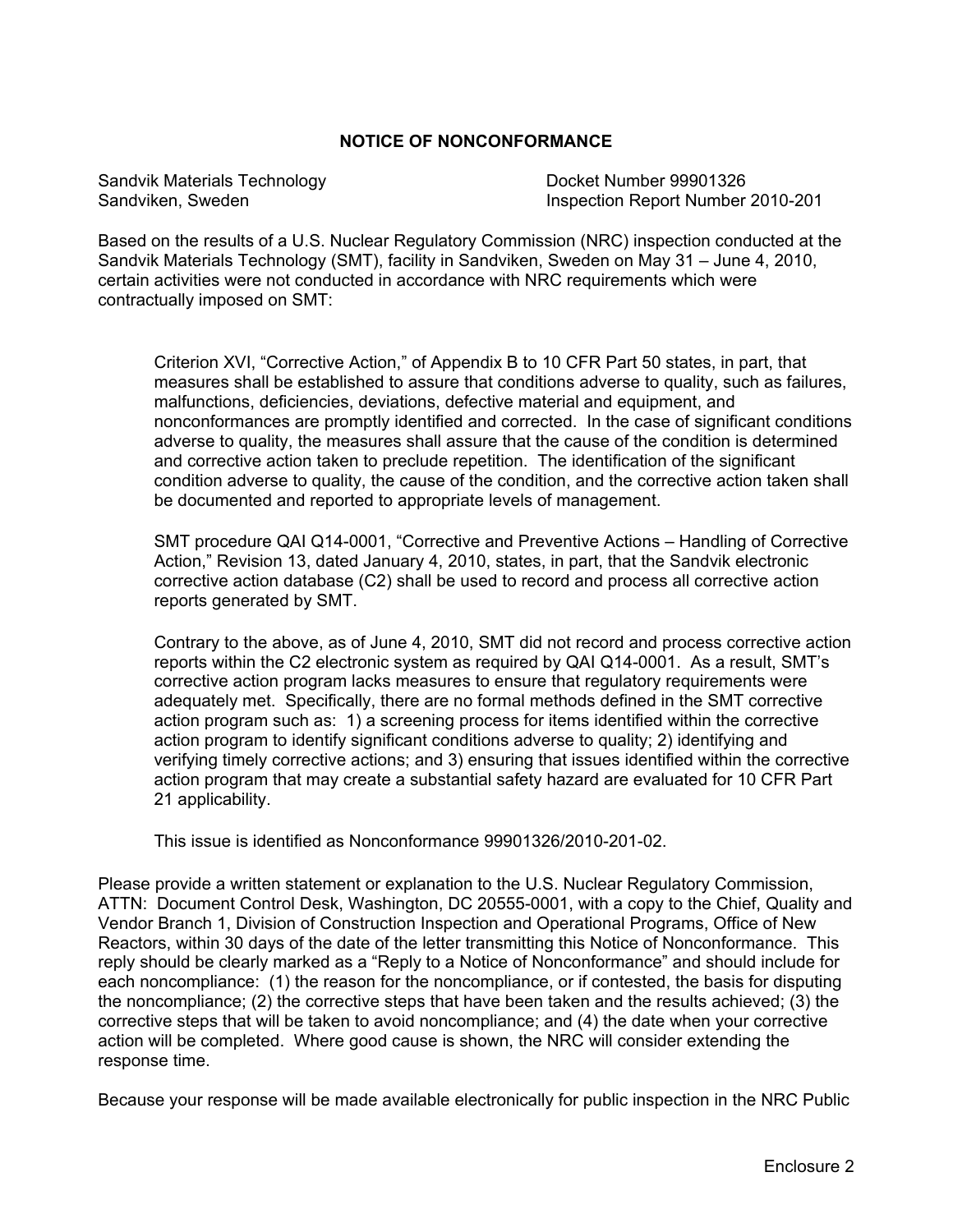Document Room or from the NRC'S Agencywide Documents Access and Management System, which is accessible from the NRC Web site at http://www.nrc.gov/reading-rm/adams.html, to the extent possible, it should not include any personal privacy, proprietary, or Safeguards Information so that it can be made available to the public without redaction. If personal privacy or proprietary information is necessary to provide an acceptable response, then please provide a bracketed copy of your response that identifies the information that should be protected and a redacted copy of your response that deletes such information. If you request that such material be withheld, you must specifically identify the portions of your response that you seek to have withheld and provide in detail the bases for your claim of withholding (e.g., explain why the disclosure of information will create an unwarranted invasion of personal privacy or provide the information required by 10 CFR 2.390(b) to support a request for withholding confidential commercial or financial information). If Safeguards Information is necessary to provide an acceptable response, please provide the level of protection described in 10 CFR 73.21, "Protection of Safeguards Information: Performance Requirements."

Dated this the 15<sup>th</sup> day of July 2010.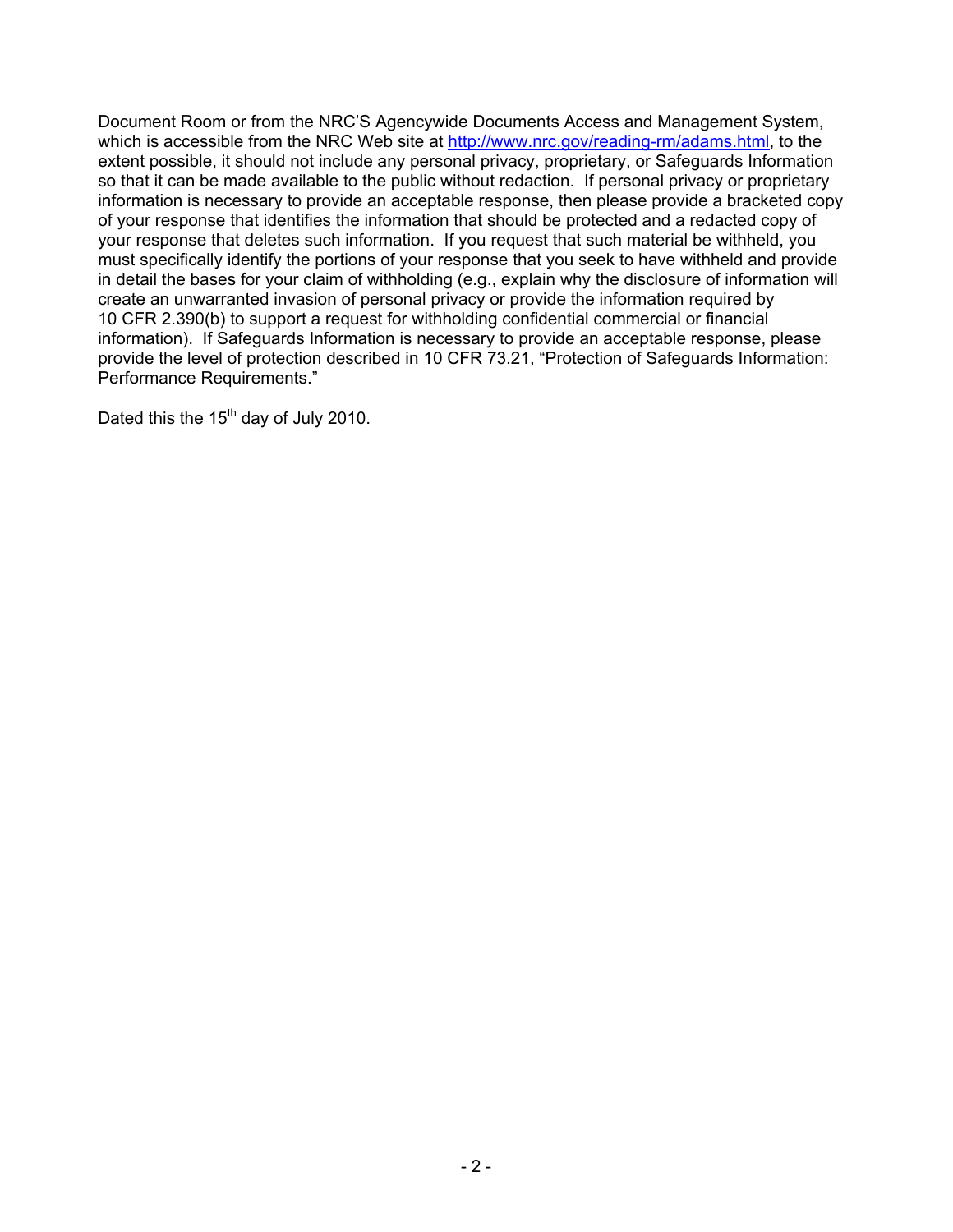#### **U.S. NUCLEAR REGULATORY COMMISSION OFFICE OF NEW REACTORS DIVISION OF CONSTRUCTION INSPECTION AND OPERATIONAL PROGRAMS VENDOR INSPECTION REPORT**

| Docket No.:                         | 99901326                                                                                                                                                                                                                                   |                                                                             |  |
|-------------------------------------|--------------------------------------------------------------------------------------------------------------------------------------------------------------------------------------------------------------------------------------------|-----------------------------------------------------------------------------|--|
| Report No.:                         | 99901326/2010-201                                                                                                                                                                                                                          |                                                                             |  |
| Vendor:                             | Sandvik Materials Technology<br>6814 STQG<br>81181 Sandviken<br>Sweden                                                                                                                                                                     |                                                                             |  |
| Vendor Contact:                     | Mr. Per-Olof Lund, Manager<br><b>Quality Assurance, ST Tube</b><br>+46 26 26 40 70<br>E-mail: per-olof.lund@sandvik.com                                                                                                                    |                                                                             |  |
| <b>Nuclear Industry Activities:</b> | Sandvik Materials Technology is an American Society of<br>Mechanical Engineers (ASME) Quality System Certificate Holder<br>currently manufacturing EPR steam generator tubing for the<br>AREVA Chalon/Saint Marcel manufacturing facility. |                                                                             |  |
| <b>Inspection Dates:</b>            | May 31 - June 4, 2010                                                                                                                                                                                                                      |                                                                             |  |
| Inspectors:                         | Kerri Kavanagh<br><b>Greg Galletti</b><br>Samantha Crane<br>Greg Makar                                                                                                                                                                     | NRO/DCIP/CQVA, Team Leader<br>NRO/DCIP/CQVA<br>NRO/DCIP/CQVB<br>NRO/DE/CIB1 |  |
| Approved by:                        | Juan Peralta, Chief<br>Quality and Vendor Branch 1<br>Division of Construction Inspection<br>and Operational Programs<br><b>Office of New Reactors</b>                                                                                     |                                                                             |  |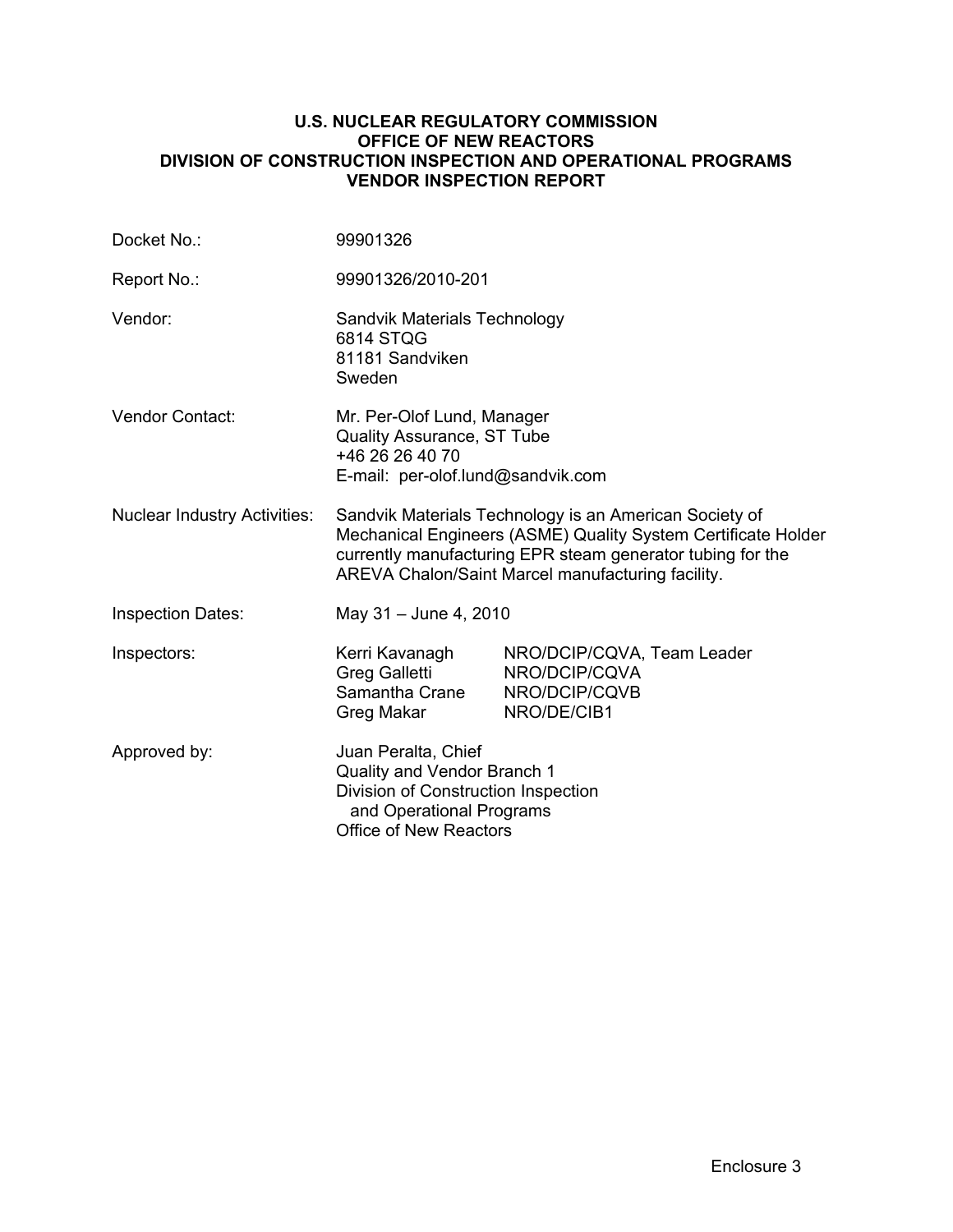### **EXECUTIVE SUMMARY**

#### AB Sandvik Materials Technology 99901326/2010-201

The purpose of this inspection was to verify that AB Sandvik Materials Technology (SMT) implemented an adequate quality assurance (QA) program that complied with the requirements of Appendix B, "Quality Assurance Criteria for Nuclear Power Plants and Fuel Reprocessing Plants," to Title 10 of the *Code of Federal Regulations (10 CFR)* Part 50, "Domestic Licensing of Production and Utilization Facilities." The inspection also verified that SMT implemented a program under 10 CFR Part 21, "Reporting of Defects and Noncompliance," that met the regulatory requirements of the U.S. Nuclear Regulatory Commission (NRC). The inspection was conducted at the SMT facility in Sandviken, Sweden, during the period May 31 – June 4, 2010.

The following regulations served as the bases for the NRC inspection:

- Appendix B to 10 CFR Part 50
- 10 CFR Part 21

The NRC inspection team implemented Inspection Procedure (IP) 43002, "Routine Inspections of Nuclear Vendors," and IP 36100, "Inspection of 10 CFR Part 21 and 50.55(e) Programs for Reporting Defects and Nonconformance," during the conduct of this inspection.

The NRC had previously performed an inspection at the SMT facility in Sandviken, Sweden, in October 1997, as documented in NRC Inspection Report 99901326/97-01.

The results of the current inspection are summarized below.

### 10 CFR Part 21

The NRC inspection team concluded that SMT is not implementing the SMT 10 CFR Part 21 program consistent with the requirements of 10 CFR Part 21. The NRC inspection team issued Violation 99901326/2010-201-01 for SMT's failure to adopt appropriate procedures pursuant to 10 CFR 21.21, "Notification of Failure to Comply or Existence of a Defect and its Evaluation." Specifically, the NRC inspection team determined that SMT Quality Assurance Instruction Q13- 0003 did not provide procedural guidance for: 1) evaluating deviations and failures to comply associated with substantial safety hazards within 60 days of discovery; 2) submitting an interim report to the NRC if an evaluation of an identified deviation or failure to comply cannot be completed within 60 days of discovery; 3) notifying the SMT's responsible officer within 5 days when it is determined that a defect that could cause a substantial safety hazard exists; 4) notifying the affected purchasers or licensees if SMT does not have the capability to perform the evaluation to determine if a defect exists; and 5) notifying the NRC of defects and failures to comply (i.e., initial and written notification).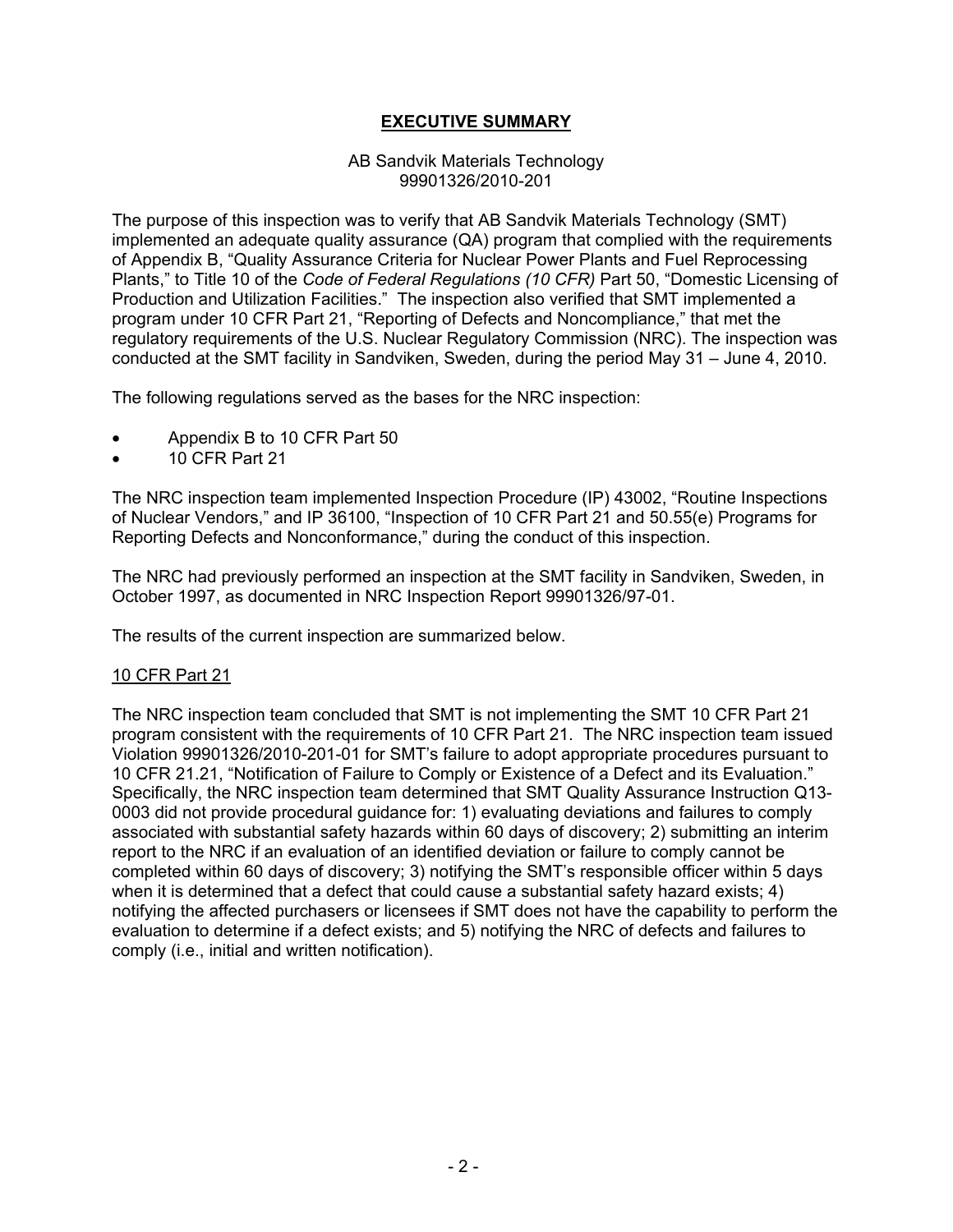### Control of Purchased Material, Equipment, and Services and Audits

The NRC inspection team concluded that the implementation of the SMT control of purchased material, equipment, and services, and audit programs is consistent with the regulatory requirements of Criterion VII, "Control of Purchased Material, Equipment, and Services," and Criterion XVIII, "Audits," of Appendix B to 10 CFR Part 50 and the provisions of the SMT QAM and associated implementing procedures. Based on the sample reviewed, the NRC inspection team also determined that SMT is effectively implementing its policies and procedures associated with the control of purchased material, equipment, and services, and audits. No findings of significance were identified.

### Inspection

The NRC inspection team concluded that the implementation of the SMT inspection program is consistent with the regulatory requirements of Criterion X, "Inspection," of Appendix B to 10 CFR 50. Based on the sample reviewed, the NRC inspection team also determined that SMT is effectively implementing its policy and procedures. No findings of significance were identified.

#### Control of Special Processes

The NRC inspection team concluded that the implementation of the SMT program for control of special processes is consistent with the regulatory requirements of Criterion IX, "Control of Special Processes," of Appendix B to 10 CFR Part 50. Based on the sample of records reviewed, the NRC inspectors concluded that qualified personnel are using qualified equipment and processes to effectively implement SMT's QAM and the associated fabrication and special process procedures. No findings of significance were identified.

### Test Control

The NRC inspection team concluded that the implementation of the SMT program for test control is consistent with the regulatory requirements of Criterion XI, "Test Control," of Appendix B to 10 CFR Part 50. Based on the sample of test control documents reviewed and activities observed, the NRC inspection team concluded that the SMT is effectively implementing its QAM and the associated test control procedures. No findings of significance were identified.

### Control of Measuring and Test Equipment

The NRC inspection team concluded that the implementation of the SMT program for control of measuring and test equipment (M&TE) is consistent with the regulatory requirements of Criterion XII, "Control of Measuring and Test Equipment," of Appendix B to 10 CFR Part 50. Based on the limited sample of calibration records reviewed, evaluation of controls established within the SMT calibration laboratory, and a walk down of Tube Mill 68, the NRC inspection team determined that SMT is effectively implementing its QAM and the associated M&TE procedures. No findings of significance were identified.

### Handling, Storage, and Shipping

The NRC inspection team concluded that the implementation of the SMT program for handling, storage, and shipping is consistent with the regulatory requirements of Criterion XIII, "Handling, Storage, and Shipping," of Appendix B to 10 CFR Part 50. Based on the limited sample of documents reviewed and observation of ongoing production activities at the SMT fabrication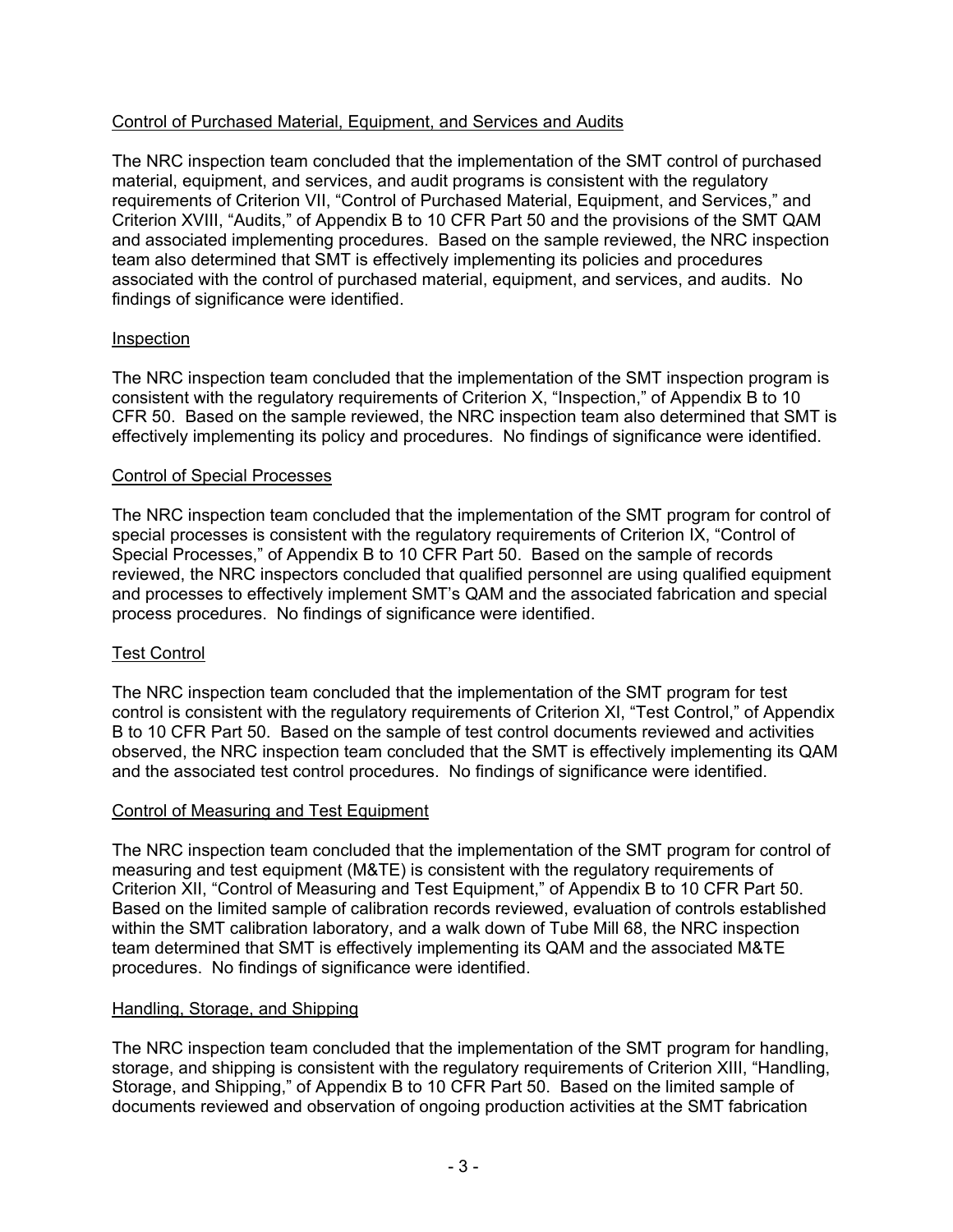facilities, the NRC inspection team also determined that SMT is effectively implementing its QAM and the associated handling, storage, and shipping procedures. No findings of significance were identified.

#### Nonconforming Materials, Parts, or Components

The NRC inspection team concluded that the implementation of the SMT program for control of nonconforming material, parts, or components is consistent with the regulatory requirements of Criterion XV, "Nonconforming Materials, Parts, or Components," of Appendix B to 10 CFR Part 50. Based on the limited sample of documents reviewed and observation of ongoing production activities at the SMT fabrication facilities, the NRC inspection team also determined that SMT is effectively implementing its QAM and the associated nonconformance procedures. No findings of significance were identified.

#### Corrective Actions

The NRC inspection team concluded that the implementation of the SMT program for corrective actions was not consistent with the regulatory requirements of Criterion XVI, "Corrective Actions," of Appendix B to 10 CFR Part 50. The NRC inspection team issued Nonconformance 99901326/2010-201-02 for SMT's failure to record and process corrective action reports within the C2 electronic system as required by QAI Q14-0001. As a result, SMT's corrective action program lacks measures to ensure that regulatory requirements were adequately met.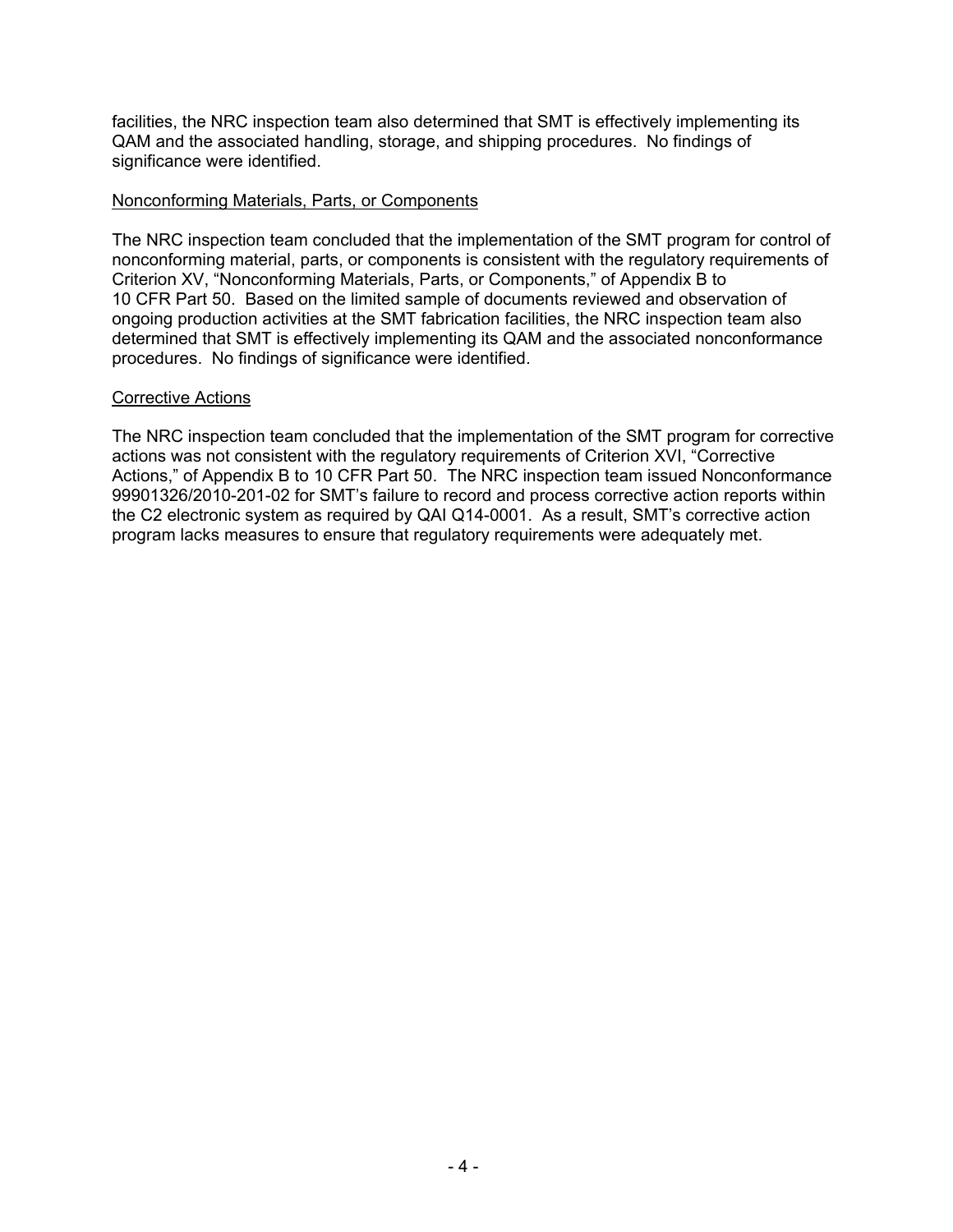## **REPORT DETAILS**

### 1. 10 CFR Part 21 Program

#### a. Inspection Scope

The NRC inspection team reviewed SMT's policies and implementing procedures that govern their 10 CFR Part 21 (Part 21) process to verify compliance with the requirements of 10 CFR Part 21, "Reporting of Defects and Noncompliance." Specifically, the NRC inspection team focused on Quality Assurance Instruction (QAI) Q13-0003 Control of Non-Conforming Products Reporting of Defects and Deviations according to 10CFR21, Revision 9, dated May 20, 2010. The NRC inspection team also reviewed procurement documents and the following SMT procedures to verify the implementation of the requirements of Part 21.

- SMT Quality Assurance Manual (QAM), "Quality System Program," Edition 2010, Revision 0, dated January 2010
- QAI Q13-0001, "Control of Non-conforming products dealing with and reporting of nonconformances," Revision 15, dated January 21, 2010
- QAI Q14-0001, "Corrective and Preventive Actions Handling of Corrective Action," Revision 13, dated January 4, 2010
- b. Observations and Findings

#### b.1 Postings

The NRC inspection team observed that SMT had posted a notice on the fabrication floor in a conspicuous location within the facility. The notice included a copy of Section 206 of the Energy Reorganization Act of 1974; a notice describing the regulations/procedures related to Part 21; and the name of the individual to whom reports may be made.

### b.2 10 CFR Part 21 Procedure

SMT QAM Section 8.5, "Control of Examinations, Tests and Nonconforming Material," assigns the QA manager the responsibility and authority to disposition nonconforming items. Section 8.5 also states, in part, that the requirements for reporting safety-related defects and noncompliances per Part 21 and similar standards are established in a QAI. SMT QAI Q13- 0003 implements the requirements of the QAM and describes SMT's Part 21 process. QAI Q13-0003 assigns responsibilities to all employees to notify the QA manager if a known defective item has been shipped to a customer, and provides additional instruction to disposition defects and deviations.

The NRC inspection team reviewed QAI Q13-0003 and discussed it with the QA manager, and the SMT senior level personnel responsible for development and maintenance of QAI Q13-0003. The NRC inspection team noted that some of the definitions contained in 10 CFR 21.3, "Definitions," such as basic component, deviation, defect, discovery, and evaluation, were not included in QAI Q13-0003, and the use of these terms within the body of the procedure was inconsistent with the definitions contained in 10 CFR 21.3.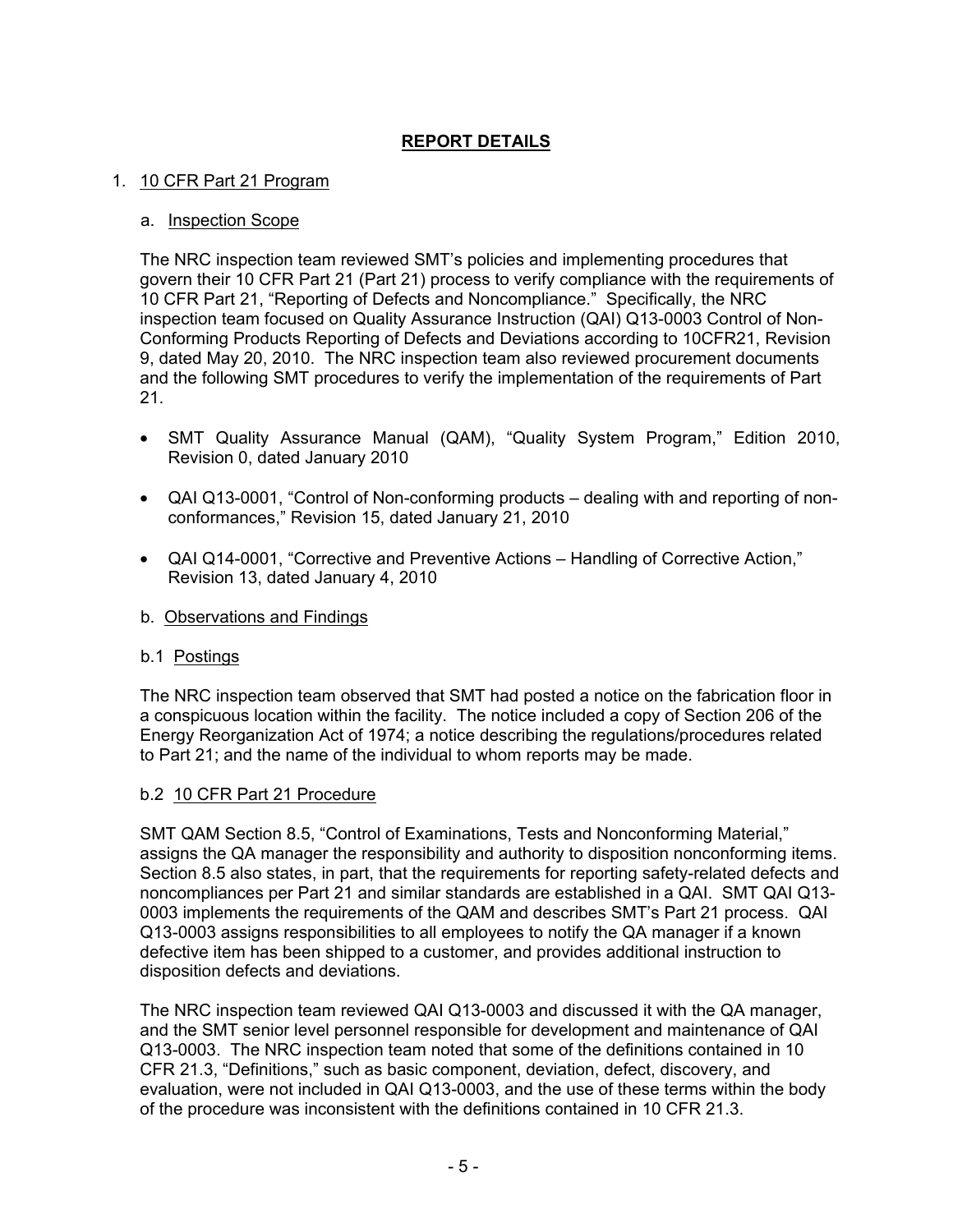In addition, the NRC inspection team determined that procedure Q13-0003 lacked guidance for the evaluation of deviations or failures to comply consistent with the time requirements of 10 CFR 21.21, "Notification of Failure to Comply or Existence of a Defect and Its Evaluation."

Specifically, QAI Q13-0003 does not provide the following evaluation requirements:

- Guidance is not provided to assure that deviations or failures to comply are evaluated within 60 days of discovery, as required in paragraph 21.21(a)(1).
- Guidance is not provided for the issuance of an interim report to the NRC if an evaluation cannot be completed within 60 days, as required in paragraph 21.21(a)(2).
- Guidance is not provided to inform the SMT's director or responsible officer, within five working days after completion of the evaluation, that a supplied basic component fails to comply with the Atomic Energy Act of 1954, as amended, or contains a defect that could cause a substantial safety hazard, as required in paragraph 21.21(a)(3).
- Guidance is not provided to inform purchasers within five working days when it is determined that SMT is not able to evaluate deviations or failures to comply, as required in paragraph 21.21(b).
- Guidance is not provided to notify the NRC Operations Center by telephone or fax within two days of notifying the director or responsible officer and written notification within thirty days following the identification of a defect or failure to comply, as required in paragraph 21.21(d).

The NRC inspection team identified the lack of procedural guidance to evaluate deviations or failures to comply as Violation 99901326/2010-201-01.

The NRC inspection team noted that SMT had not performed any Part 21 evaluations in the past several years. The NRC inspection team reviewed a sample of recent Nonconformance Reports and Corrective Action Reports, and did not identify any specific issues that would have warranted further evaluation under the SMT Part 21 program.

### c. Conclusions

The NRC inspection team issued Violation 99901326/2010-201-01 for SMT's failure to adopt appropriate procedures pursuant to 10 CFR 21.21. The NRC inspection team concluded that QAI Q13-0003 did not provide adequate guidance to: 1) evaluate deviations and failures to comply associated with substantial safety hazards within 60 days of discovery; 2) submit an interim report to the NRC if an evaluation of an identified deviation or failure to comply cannot be completed within 60 days of discovery; 3) notify the SMT's responsible officer within 5 days when it is determined that a defect that could cause a substantial safety hazard exists; 4) notify the affected purchasers or licensees if SMT does not have the capability to perform the evaluation to determine if a defect exists; and 5) notify the NRC of defects or failures to comply (i.e., initial and written notification).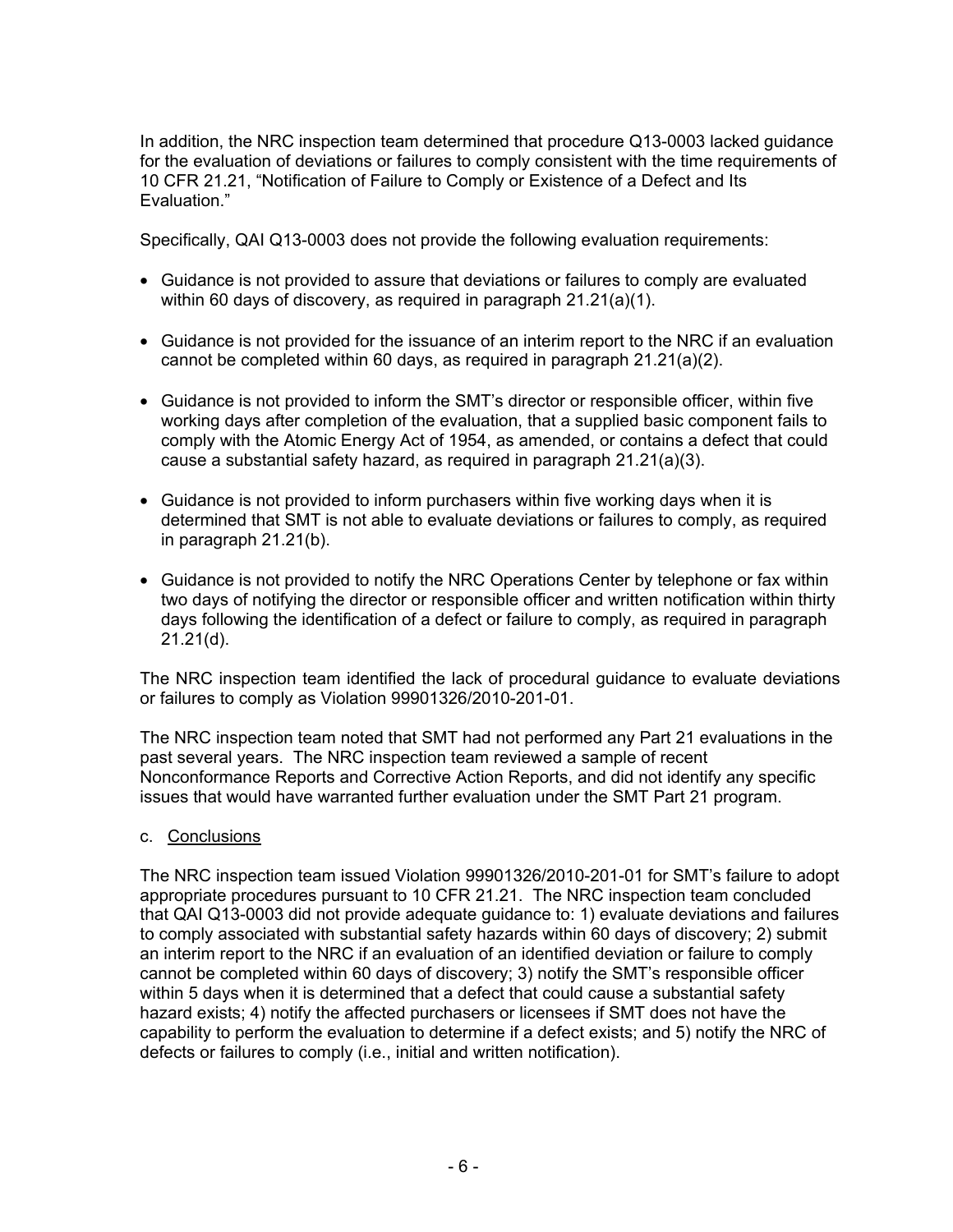#### 2. Control of Purchased Material, Equipment, and Services and Audits

#### a. Inspection Scope

The NRC inspection team reviewed the implementation of SMT process for control of purchased material, equipment, and services and audits. Specifically, the NRC inspection team reviewed the policies and procedures governing the implementation of SMT processes to verify compliance with Criterion VII, "Control of Purchased Material, Equipment, and Services," and Criterion XVIII, "Audits," of Appendix B to 10 CFR Part 50. At the time of the inspection, SMT was manufacturing steam generator tubes for an EPR for the U.S. market. The NRC inspection team reviewed a sample of purchase orders (POs), the associated internal and external audit reports, and the supplier evaluations to evaluate compliance with program requirements and adequate implementation of those requirements. In addition, the NRC inspection team reviewed qualifications of auditors and corrective actions that address deficiencies identified by the audit findings for adequacy and timeliness.

The NRC inspection team reviewed the following documents for this inspection area:

- SMT Quality Assurance Manual (QAM), "Quality System Program," Edition 2010, Revision 0, Section 5, "Control of Purchased Materials, Source Materials, and Services," January 2010
- SMT QAM, "Quality System Program," Edition 2010, Revision 0, Section 9.1, "Audits," January 2010
- SMT QAM, "Quality System Program," Edition 2010, Revision 0, Section 3.2, "Personnel Records," January 2010
- QP 79, "Quality Plan," Revision 5, dated May 12, 2010
- Areva Chalon/Saint Marcel Plant Purchase Order 08/51892 dated October 12, 2008
- SMT Approved Suppliers List (ASME)
- STQG AU 0902, "Audit Report Olympus France," dated June 9, 2009
- 09-005, "Supplier Audit Report Zetec," dated June 25, 2009
- PO Number 5700053959 dated August 31, 2009
- Supplier evaluations for Olympus, Zetec, John Smith, Kanthal AB, SMT SV, and SMT ST, dated April 9, 2010
- Quality Procedure Q06-0061, "Purchasing," Revision 5, dated December 10, 2007
- Quality Procedure Q17-0001, "Internal Quality Audits," Revision 11, dated April 2, 2009
- Internal audit (ISO 9001:2008) of tubes department dated February 8, 2010
- Nonconformance NC-1370/2010 dated February 18, 2010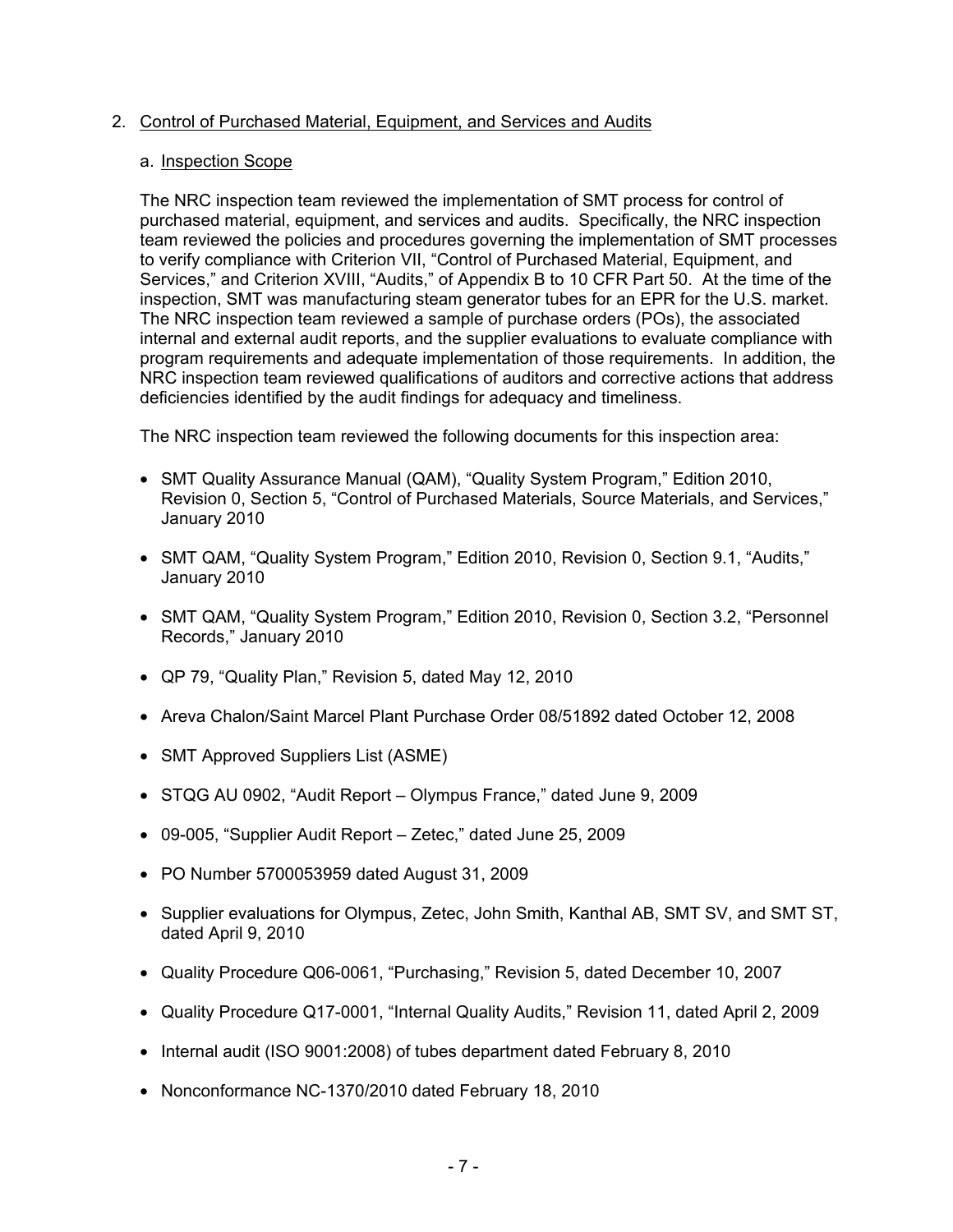- SMT ASME audit schedule for 2009 and 2010
- Internal audit (NCA 3800) of tubes department dated on August 31, 2009
- Corrective action Au-393/2009 dated August 31, 2009
- Quality Procedure Q06-0062, "Suppliers List Products and Services for SMT to ASME Code Section III," Revision 6, dated January 14, 2005
- Quality Procedure Q14-0001, "Handling of Corrective Action," Revision 13, dated April 1, 2009
- Quality Procedure Q17-0002, "Qualification of Leaders for Audit Teams Undertaking Quality System Audits," Revision 11, dated May 20, 2010

### b. Observations and Findings

The NRC inspection team reviewed SMT QAM, Sections 5 and 9.1. Section 5 establishes the controls to ensure that purchased materials, source materials, and services conform to procurement documents. These controls include supplier evaluations and selections through quality evaluation and rating, periodic source assessments and inspections, audits, and receipt inspections, as applicable. Section 9.1 establishes an internal audit program to ensure that quality activities comply with the requirements of the SMT QAM, and related procedures, and to determine the effectiveness of the quality system program.

In addition, the NRC inspection team reviewed PO 08/51892 from the Areva Chalon/Saint Marcel facility. PO 08/51892 establishes the manufacture and delivery of steam generator (SG) tubes and associated parts (i.e., set of uneven tubes, set of even tubes, set of tube test coupons, spare tubes, tube for manufacturing test coupon, tube for calibration block, and tube for drain and tests) for four SGs for an U.S. EPR. The NRC inspection team also noted that the following requirements were imposed in PO 08/51892: 10 CFR Part 21, Appendix B to 10 CFR 50, American Society of Mechanical Engineers (ASME) Section II, "Materials," ASME Section III, "Rules for Construction of Nuclear Facility Components," 2004 Edition, ASME Section V, "Nondestructive Examination," 2004 Edition, and ASME Section III, Subsection NCA 3800, "Metallic Material Organization's Quality System Program."

### b.1 Maintenance of the Approved Supplier List

Q06-0062 provides guidance on maintaining the ASME supplier list. Specifically, the procedure states that "[s]ubcontractors used for orders to ASME Code Section III or equivalent shall be included in suppliers lists complied and maintained by the person in charge of QA within the respective product area and support function." Q06-0062 also lists the content of the supplier lists. The NRC inspection team verified the that the required information (i.e., name and address, scope of approval, date and revision of QA manual, approval date and period of validity, and any restrictions) was included on the SMT approved supplier list. For the U.S. EPR project, the approved suppliers were Kanthal AB, Zetec, and Olympus, along with other SMT entities.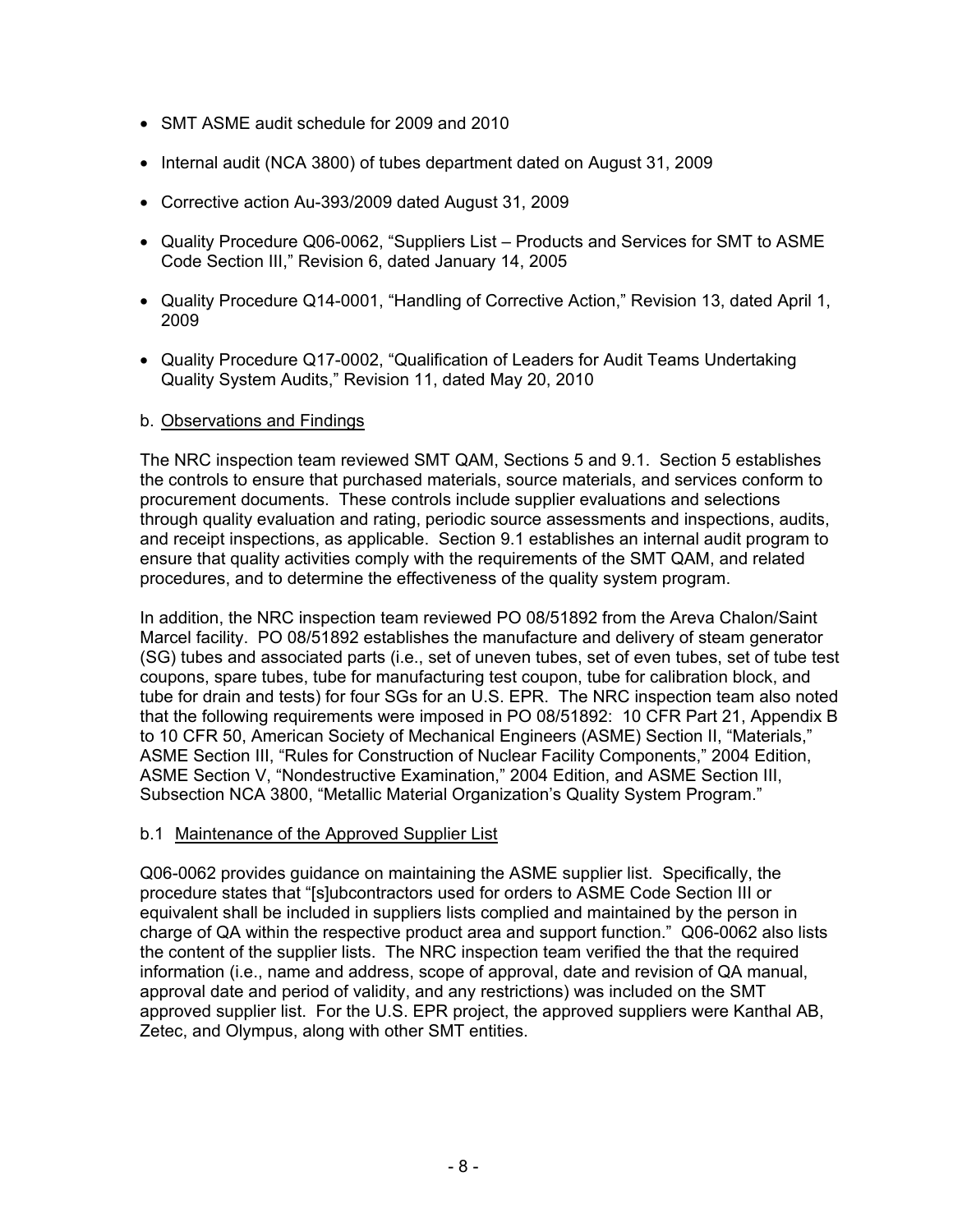### b.2 SMT Purchase Orders

The NRC inspection team reviewed procurement controls to verify compliance with QAM requirements. The NRC inspection team also reviewed a sample of purchase orders, chemical analysis reports, and receipt inspection reports associated with the sampled purchase orders. After review of the purchase orders, the NRC inspection team confirmed that: 1) purchase orders are reviewed and approved by responsible personnel; 2) technical and quality requirements are imposed in purchase orders; and 3) SMT verifies that their suppliers comply with purchase order requirements.

### b.3 External Audits

The NRC inspection team reviewed the external audits and supplier evaluations associated with the U.S. EPR project to verify SMT's approval process. The NRC inspection team noted that the audits reviewed were adequately documented and provided evidence of Kanthal AB, Zetec, and Olympus compliance with ASME and QA requirements. The NRC inspection team also noted that SMT evaluated and closed audit findings based on the respective suppliers' response. In addition, the NRC inspection team reviewed the external audit plan for SG tubes external suppliers for the next three years (i.e., 2010 through 2012) and verified that the audit plan was consistent with the SMT QAM requirements.

### b.4 Internal Audits

The NRC inspection team reviewed Q17-0001 which provides guidance on implementing the internal audit process. Q17-0001 states that SMT is required to audit the selected processes every year. In the case of POs requiring ASME compliance, all aspects of the program are audited every year. In addition, Q17-0001 requires that quality system audits of other QMS processes or flows with specific customer quality system requirements according to ASME Section III Subsection NCA 3800 shall be performed according to checklists prepared by the auditor (or lead auditor).

The NRC inspection team reviewed the audit checklist/audit report from the 2009 internal audit of SMT ST Tube department. Three nonconformances were identified in the 2009 internal audit report: 1) missing the ASME edition and addendum on order number 348- 95506; 2) new personnel not adequately trained for order function they were assigned; and 3) training of new personnel was not accomplished. The NRC inspection team noted that corrective action, Au-393/2009, was opened to address the three items identified in the internal audit report and that all corrective actions had been complete at the time of the inspection.

The NRC inspection team noted that the 2009 internal audit of the SMT ST Tube department was based on ASME Section III Subsection NCA 3800 and the appropriate NCA 3800 requirements were selected as the basis of the checklist. Based on the audit schedule, the next internal audit of SMT ST Tube department is scheduled to be done in the 3<sup>rd</sup> quarter of 2010.

### c. Conclusions

The NRC inspection team concluded that the implementation of the SMT control of purchased material, equipment, and services, and audit programs is consistent with the regulatory requirements of Criterion VII and Criterion XVIII of Appendix B to 10 CFR Part 50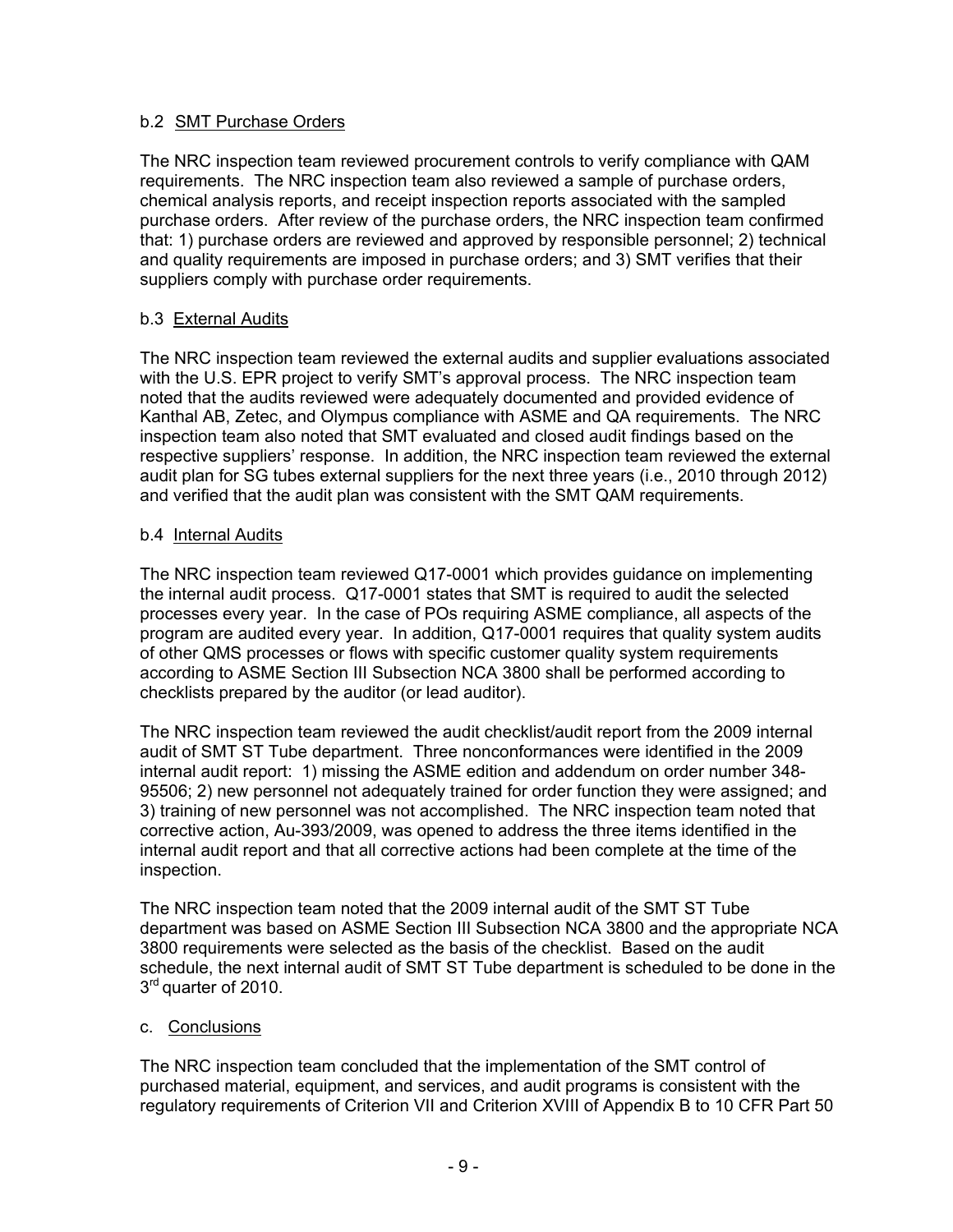and the provisions of the SMT QAM and associated implementing procedures. Based on the sample reviewed, the NRC inspection team also determined that SMT is effectively implementing its policies and procedures associated with the control of purchased material, equipment, and services, and audits. No findings of significance were identified.

### 3. Inspection

### a. Inspection Scope

The NRC inspection team reviewed the implementation of SMT process for inspection. Specifically, the NRC inspection team reviewed the policies and procedures governing the implementation of SMT process to verify compliance with Criterion X, "Inspection," of Appendix B to 10 CFR Part 50. In addition, the NRC inspection team observed various inprocess tube inspection activities to verify that the implementation of the program was consistent with SMT's documented controls.

The NRC inspection team reviewed the following documents for this inspection area:

- Control Procedure (CP) CP-7982, "Inspection of Straight Tubes," Revision 0, dated September 3, 2009
- CP-7988, "Inspection of Bent Tubes," Revision 3, dated May 24, 2010
- CP-7987, "Control of Table Inspections," Revision 1, dated December 18, 2009
- CP-7987, "Internal Inspection Table Calibration," Revision 1, dated December 18, 2009
- CP 7094, "Visual Standards," Revision 0, dated March 9, 2009
- SPPO-06-001, "Visuell Inspektion," dated July 5, 2001
- KSI Q10-0058, "Visual Eye Exam," dated August 21, 2009
- Procedure 126-14, "RV 68 Arbetsinstruktion QA OCH OFP, Kalificering AV Personal For Inspectionsarbete inom," Revision 2, dated February 10, 2006
- Matkonsult SMT Rorverk 68, Kontroll av Justerbord 1-4, dated March 2, 2010
- Matkonsult SMT Rorverk 68, Kontroll av Justerbord 1-4, dated Feb 22, 2008

## b. Observations and Findings

The NRC inspection team reviewed the procedures governing in-process and final inspection activities during SG tube production. The NRC inspection team confirmed that the procedures include pertinent information that clearly identify and control the production activities at the inspection workstations, including the item inspected, inspection date, type of observation, and the results of examinations which includes identification of deviations and rejected materials. The NRC inspection team noted that work was controlled through the use of the electronic tracking system (HELGA) which controls the flow of tubes during production, and ensures that the rejected tubes are clearly identified.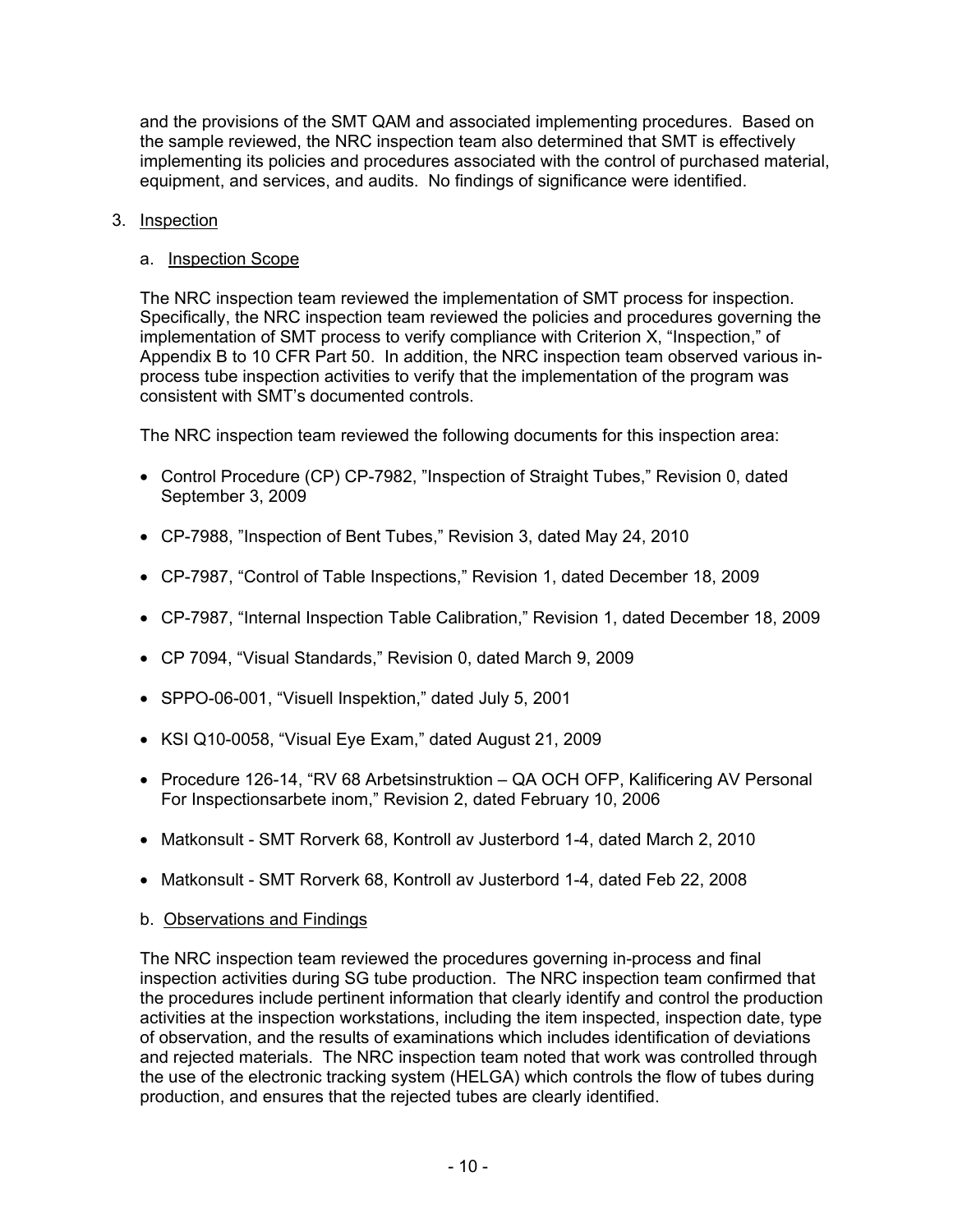The NRC inspection team discussed the inspection program with SMT personnel responsible for inspection program implementation, reviewed documented results of inspections, and observed inspections performed as part of the SG tube production. Specifically, the NRC inspection team observed straight tube visual inspections, discussed bent tube inspections and the preparation of fixtures (e.g., the inspection tables), and verified that these activities were performed in accordance with SMT's documented requirements.

The NRC inspection team verified that the ambient lighting requirements were consistent with SMT inspection procedures and customer technical requirement documentation and that lighting conditions were verified by SMT personnel prior to commencement of inspection activities.

The NRC inspection team reviewed the training and qualification requirements for visual inspection personnel, and verified, through the evaluation of records and training documentation, that inspection personnel were trained on visual inspection techniques, adequately passed visual acuity testing, and were formally qualified to perform such activities.

### c. Conclusion

The NRC inspection team concluded that the implementation of the SMT inspection program is consistent with the regulatory requirements of Criterion X of Appendix B to 10 CFR 50. Based on the sample reviewed, the NRC inspection team also determined that SMT is effectively implementing its policy and procedures. No findings of significance were identified.

## 4. Control of Special Processes

### a. Inspection Scope

The NRC inspection team reviewed the implementation of SMT control of special processes, including heat treatment and nondestructive examination (NDE). Specifically, the NRC inspection team reviewed the policies and procedures governing the implementation of SMT processes to verify compliance with Criterion IX, "Control of Special Processes," of Appendix B to 10 CFR Part 50. Additionally, for heat treatment (i.e., mill annealing and thermal treatment), the NRC inspection team reviewed heat treatment procedures, reviewed calibration labels and documents, observed data displays and records during heat treatment activities, and verified personnel qualifications. For NDE, the NRC inspection team observed ultrasonic testing (UT), reviewed UT procedures, reviewed UT level I, II, and III inspector qualifications, observed eddy current testing (ET), reviewed ET procedures, reviewed ET level I, II, IA, and level III inspector qualifications, and reviewed the calibration certificates for measuring and test equipment.

The NRC inspection team reviewed the following documents for this inspection area:

- QAM 7.1, " Manufacturing Process Control," Revision 0, dated January 2010
- QAM 3.4, "Training, examination, and certification of NDE personnel," Revision 0, dated January 2010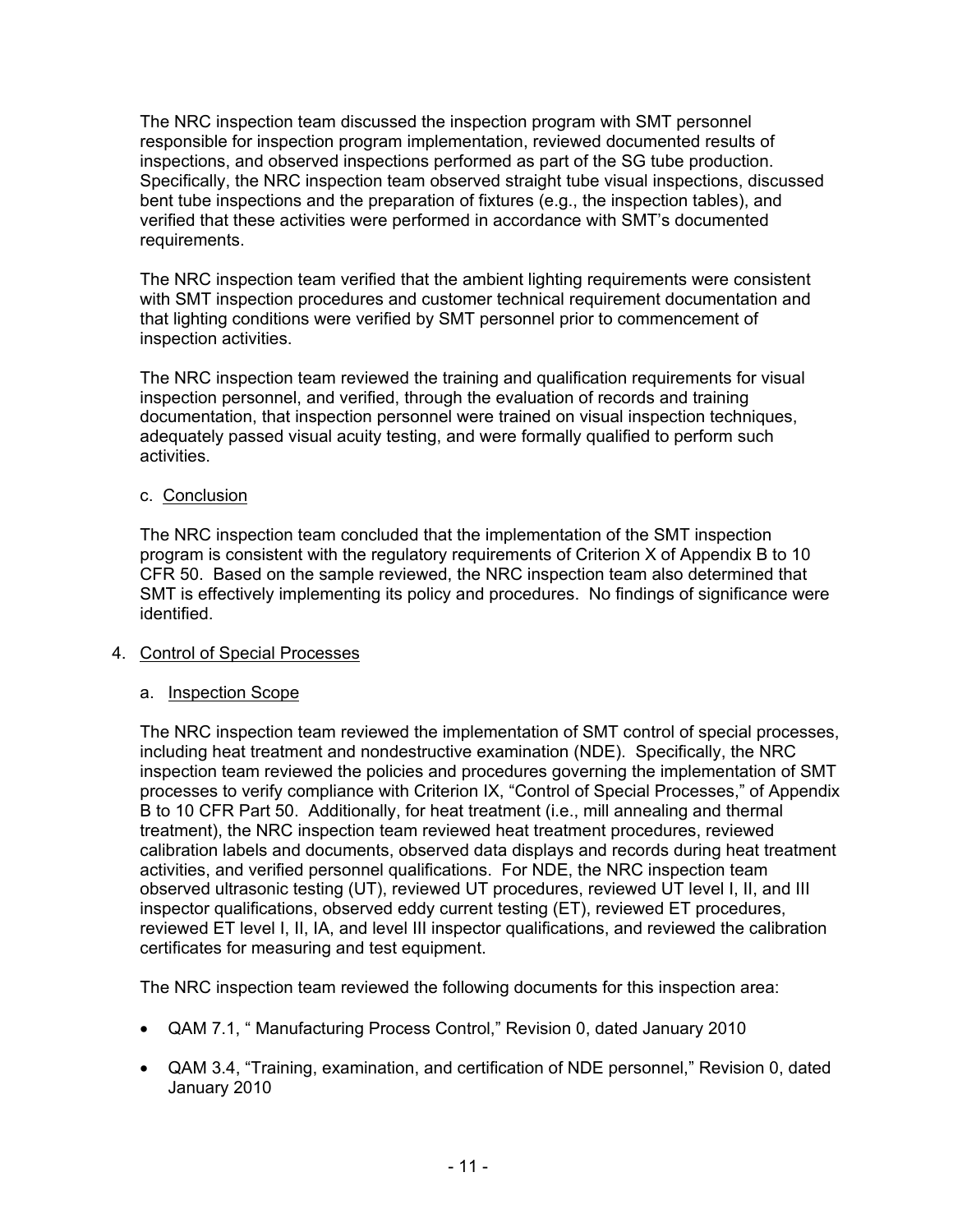- 08-000-020, "Description of Job Card," Revision 0, dated April 2, 2009
- BUHSFA/NGV0010, "Procurement Specification Alloy 690 Thermally Treated 3/4" OD Tubing For Steam Generators," Revision B, dated September 25, 2007
- CP 7908, "QA Computer System," Revision 0, dated September 17, 2009
- CP 7951, "Ultrasonic Test," Revision 0, September 15, 2009
- CP 7952, "Eddy Current Test," Revision 1, dated December 11, 2009
- CP 7953, "Dimension Measurement of Straight Tubes," Revision 0, dated September 15, 2009
- CP 7954, "NDE Reference Standards," Revision 0, dated September 15, 2009
- CP 7955, "ID Eddy Current Signal to Noise Test," Revision 1, dated April 29, 2010
- CP 7959, "Multi Frequency EC-examination of U-bent Tubes (Miz-testing)," Revision 3, dated May 20, 2010
- Q10-0058, "Conducting Annual Eye Test within AB SMT Sandviken," Revision 7, dated February 4, 2009
- Q18-0002, "Procedures and responsibilities at training examination and certification of NDE personnel level I and II," Revision 10, dated May 11, 2010
- Q18-0003, "Education, training, examination and certification of NDE level I and II personnel according to ASNT-TC-1A and the ASME code," Revision 1 dated March 14, 1997
- Q18-0003, "Competence Training and Awareness Education and Certification of NDE Level I and II Personnel according to ASNT-TC-1A The ASME CODE and SS-EN 473," Revision 17, dated May 17, 2010
- Q18-0004, "Competence Training and Awareness Education and Certification of NDE Level III Personnel according to ASNT-TC-1A," Revision 10, dated May 18, 2010
- Q18-0005, "Competence Training and Awareness Training and examination of Sandvik Level IIA Eddy Current Analysis," Revision 1, dated May 11. 2010
- QP 79, "Quality Plan," Revision 5, dated May 12, 2009
- TR 1013706, "EPRI Steam Generator Management Program: Pressurized Water Reactor Steam Generator Examination Guidelines," Revision 7, dated October 2007
- CP 932, "Bright Annealing," Revision 1, dated December 3, 2009
- CP 7935, "Belt Grinding," Revision 1, dated October 22, 2009
- CP 7939, "Long Time Thermal Treatment," Revision 2, dated October 7, 2009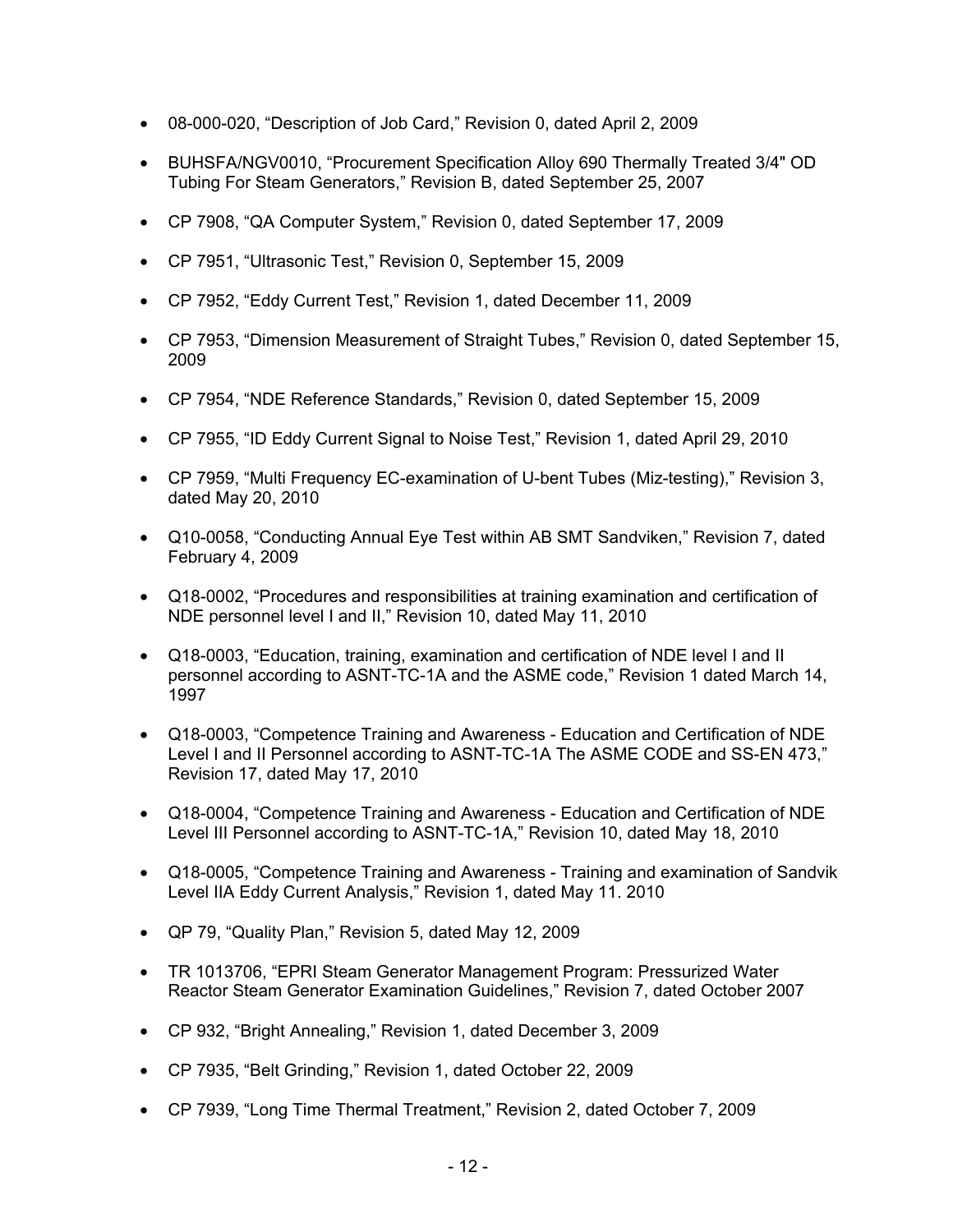- TR 7901, "Residual Stress after Belt Grinding," dated October 20, 2009
- Calibration records
- b. Observations and Findings

#### b.1 Process Control Documents

QAM Section 7.1 describes the overall process at SMT for meeting the provisions in ASME Section III Subsection NCA-3857.2, "Process Control." In addition, QAM Section 7.1 describes the creation of process control documents such as the control plan, the quality plan, the operations list and job cards and describes the creation of QA records for heat treatment, UT and ET.

Collectively, the control procedures in the U.S. EPR project document QP 79 provide the requisite controls for manufacturing, inspection, and testing activities necessary to meet technical and quality requirements associated with SMT Order No. 381-01084-01088, Areva PO number 08/51892.

QP 79 is implemented through several CPs that govern all critical operations in the manufacturing sequence of SG tubes at SMT. In addition to the CPs and the manufacturing process outlined in Section 7.1 of the QAM, SMT relies on various administrative procedures that control and/or define the role played by the various SMT departments in the production or manufacturing sequence of SG tubes. Specifically, 048-06, "RV 68 Work Instruction – Administration: Production/ Manufacturing Sequence," describes how the marketing, QA, engineering, and production departments interface to generate project-specific electronic records that ultimately reside in the computer-based QA system that captures all test and inspection data for individual SG tubes in accordance with CP-7908.

CP 7908 describes the computer system used by the QA department to register test and inspection data of individual tubes related to NDE results, straight tube inspection, reworking, destructive tests, bending, final inspection, and packing.

08-000-020 describes the information on the issued job cards. The NRC inspection team noted that the information on the job cards includes the heat number, lot number, operation sequence number, number of tubes, procedures to be used, dimensional tolerances, outgoing dimension, and additional customer requirements. In addition, the job cards track the person performing the activity. The job cards are issued from a computer system that also tracks which station the tubes came from and where they go next.

CP 7954 describes the selection, preparation, manufacturing, verification and documentation of NDE reference standards.

CP 7957 describes the 100% hydrostatic pressure testing of bent tubes. It includes a description of the equipment, testing, evaluation, drying, testing requirements, water grade (i.e., contaminate levels and conductivity and frequency of water testing), surveillances, and documentation of test results in the certified material test report (CMTR).

CP 7959 describes the testing of u-bent tubes after final thermal treatment. It includes a description of the equipment, recording, reference standards, calibration, test speed, data collection, analysis requirements, acceptance criteria, and personnel qualification.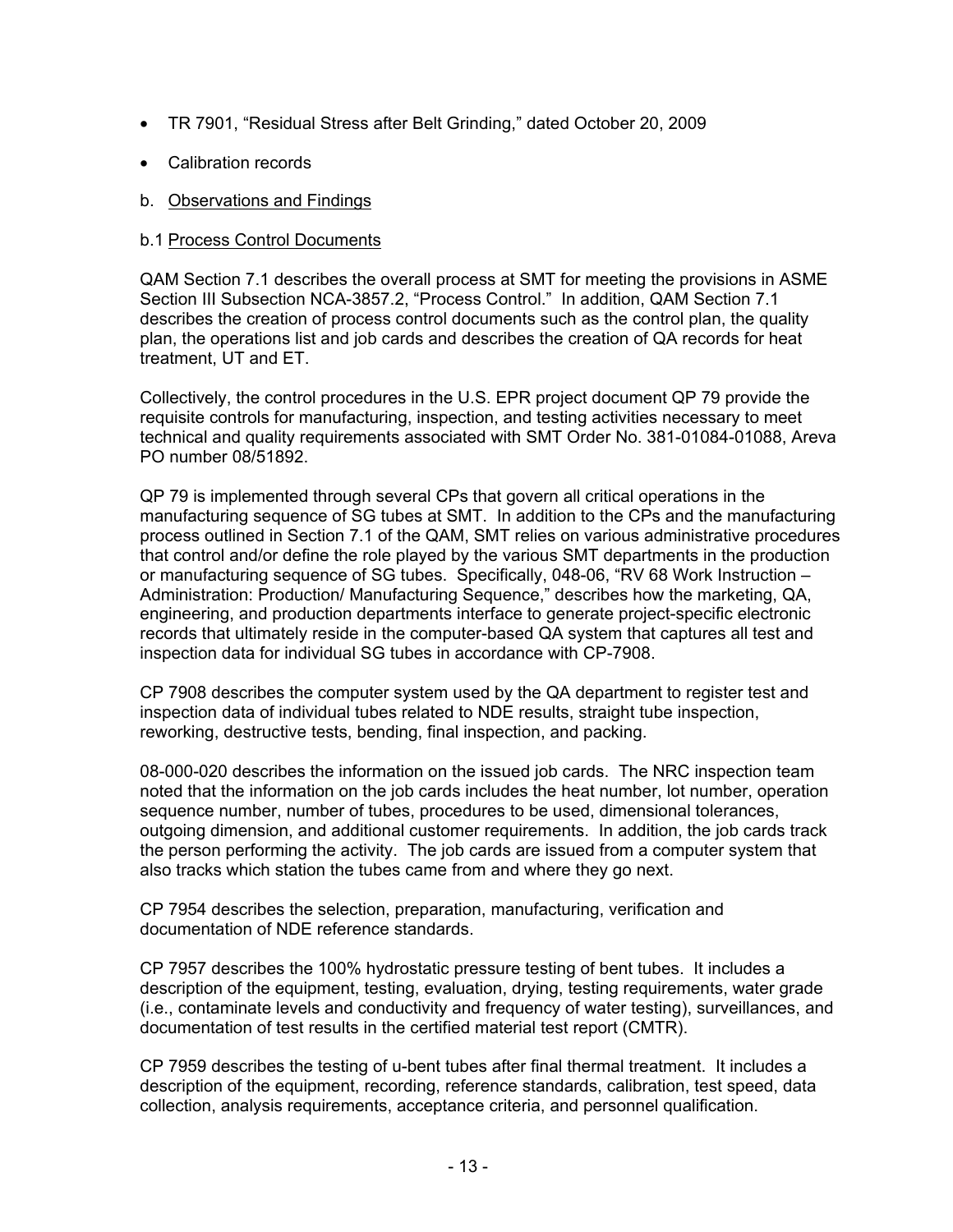CP 7951 describes the requirements for UT. CP 7952 describes the requirements for ET of straight tubes. CP 7953 describes dimension measurement of straight tubes.

CP 7955 describes the signal to noise test. CP 7959 describes the multi frequency ET of ubent tubes.

The NRC inspection team verified that the working level procedures for NDE described above contain requirements for personnel qualifications, equipment qualification and calibration, conditions necessary for completing the process, and acceptance criteria. The procedures also include reporting directions. The NRC inspection team noted that ET, UT, and dimensional measurement procedures include the equipment, reference standards (i.e., construction and types of defects), set-up, calibration check, recording, marking and sorting, acceptance criteria for the test, personnel qualification, reporting, and archiving of samples. In addition, UT/ET and dimensional testing is traceable to an individual strip chart which includes the following data:

- Contract name
- Work lot number
- Tube and reference standard number
- Verdict from automatic alarms (good or bad with reject reason)
- Date and time of inspection
- Digital stamp/approval from NDE inspector with employee ID# and certification level
- Tube length

The NRC inspection team verified that SMT had established and implemented procedures for the control of special processes such as NDE and heat treatment. The procedures provided measures for the generation of control documents such as the quality plan, which has QA/QC and customer witness and hold points and identifies specific procedures to be used at each process step; the QA computer system which acts as an electronic shop traveler; job cards; and electronic strip charts. The NRC inspection team verified that process control documents include personnel and equipment requirements, conditions for accomplishing the process, acceptance criteria, results of inspections, and appropriate signatures.

### b.2 Heat Treatment

The NRC inspection team reviewed procedures for final mill annealing and thermal treatment for the Alloy 690 tubes for the U.S. EPR project. The NRC inspection team determined that these heat treatment procedures met the requirements of ASME Section III. The procedures also met the additional heat treatment requirements in the procurement specification. These additional requirements are believed to optimize corrosion resistance for Alloy 690 SG tubes in pressurized water reactors but are not required by the ASME Code.

The NRC inspection team also observed final mill annealing and thermal treatment of straight tubes and discussed implementation of the associated procedures with the furnace operators and QA personnel. During these observations in the production area, the NRC inspection team confirmed that the heat treatment practices conformed to the procedures. The NRC inspection team also verified that selected parameters (e.g., temperature,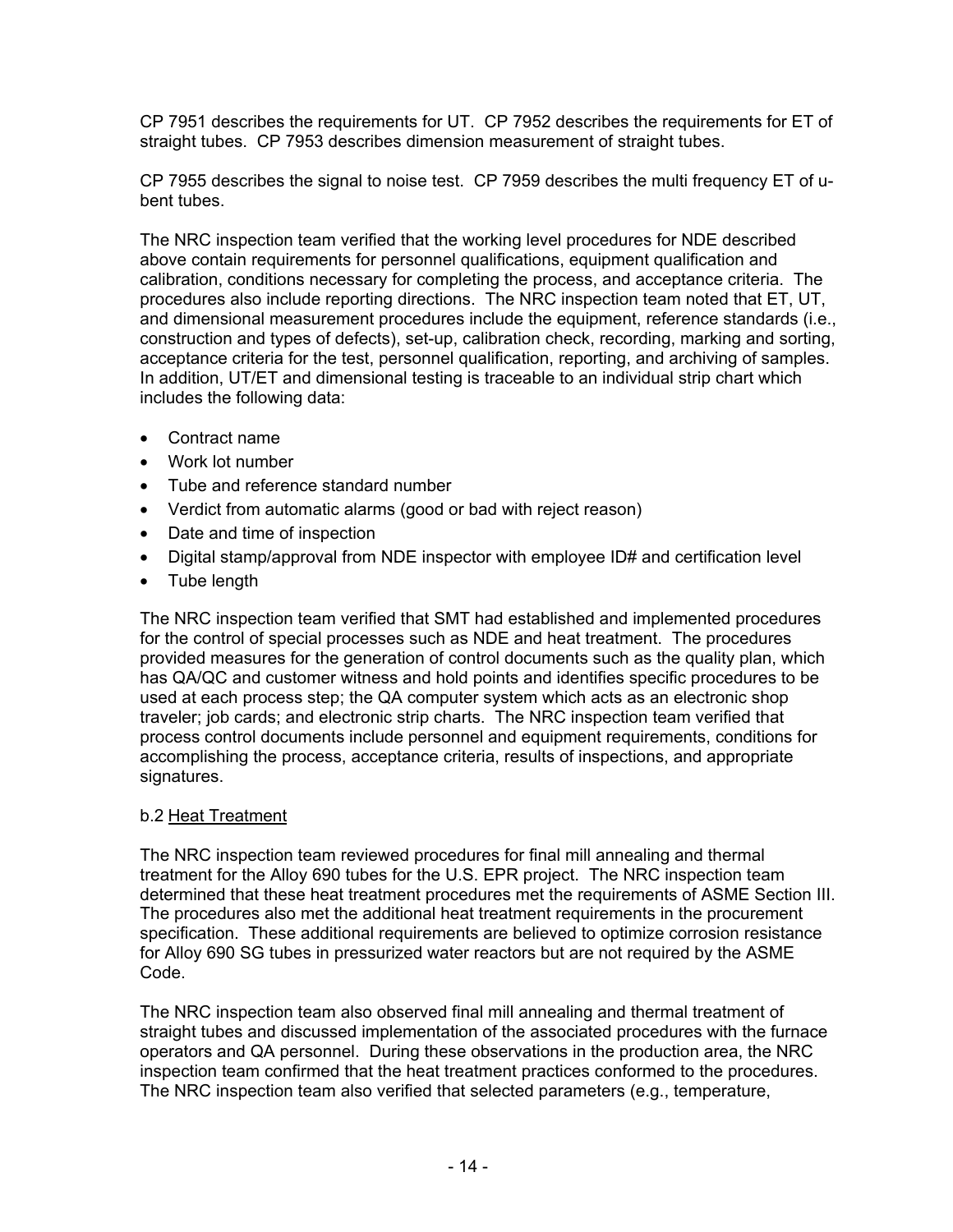pressure, hydrogen dewpoint) were consistent with the procedures and were being continuously recorded where required. Calibration stickers or tags were examined on chart recorders, gages and thermocouples, and the NRC inspection team verified calibration for a group of thermocouples about to be used in the furnace. In addition, the NRC inspection team confirmed that the furnace operators were qualified for the work according to SMT's QA program.

### b.3 Nondestructive Examination

The NRC inspection team examined procedures for eddy current testing and ultrasonic testing. These NDE methods are used in combination to measure tube wall thickness and to detect surface and subsurface flaws and imperfections. For all of the parameters examined, the procedures met or exceeded the Electric Power Research Institute (EPRI) tube specification guidelines defined in TR 1013706 and the requirements of ASME Section III. The NRC inspection team noted that SMT performs three types of eddy current tests. In the first test, an internal probe on the straight tubing is used to measure the eddy current signal-to-noise (S/N) ratio. In the second test, an encircling probe on the straight tubing is used to detect flaws in accordance with ASME Section III. In the third test, an internal probe on the bent tubing is used to detect flaws following hydrostatic testing.

The NRC inspection team observed the eddy current testing and ultrasonic testing performed in the shop to detect flaws in straight tubes and to measure tube wall thickness. The NRC inspection team confirmed that the specified calibration standards were installed in the test facility and that the through-wall holes were detected. In addition, the NRC inspection team confirmed that the personnel performing the test and data analysis were properly certified.

## b.4 Qualification of NDE Personnel

The NRC inspection team reviewed SMT's written practice contained in Q18-002, Q18- 0003, Q18-0004, Q18-0005, and verified that it contained education, training and qualification requirements for NDE level I, II, and III personnel in accordance with the American Society of Nondestructive Testing (ASNT) SNT-TC-1A-2006, "Recommended Practice No. SNT-TC-1A - Nondestructive Testing," and provided the conditions under which SS-EN-473, "Non-destructive Testing - Qualification and Certification of NDT Personnel - General Principles," central certification could fulfill the general examination criterion for SMT NDE personnel certification. In addition, SMT's written practice contained education, training and qualification requirements for ET level IIA personnel. ET level IIA personnel are qualified to analyze ET multi-frequency data of bent SG tubes. The level ET IIA personnel must already be qualified as an SMT level II or III in ET. The testing requirements generally follow EPRI tube specification guidelines, but have been modified to account for the differences between the types of defects present during pre-service examination and inservice examination.

The NRC inspection team also verified training, experience, and qualification of four NDE personnel with certifications as UT level l, UT level II, UT level III, ET level I, ET level II, ET level IIA, ET level III, PT level II, and PT level III.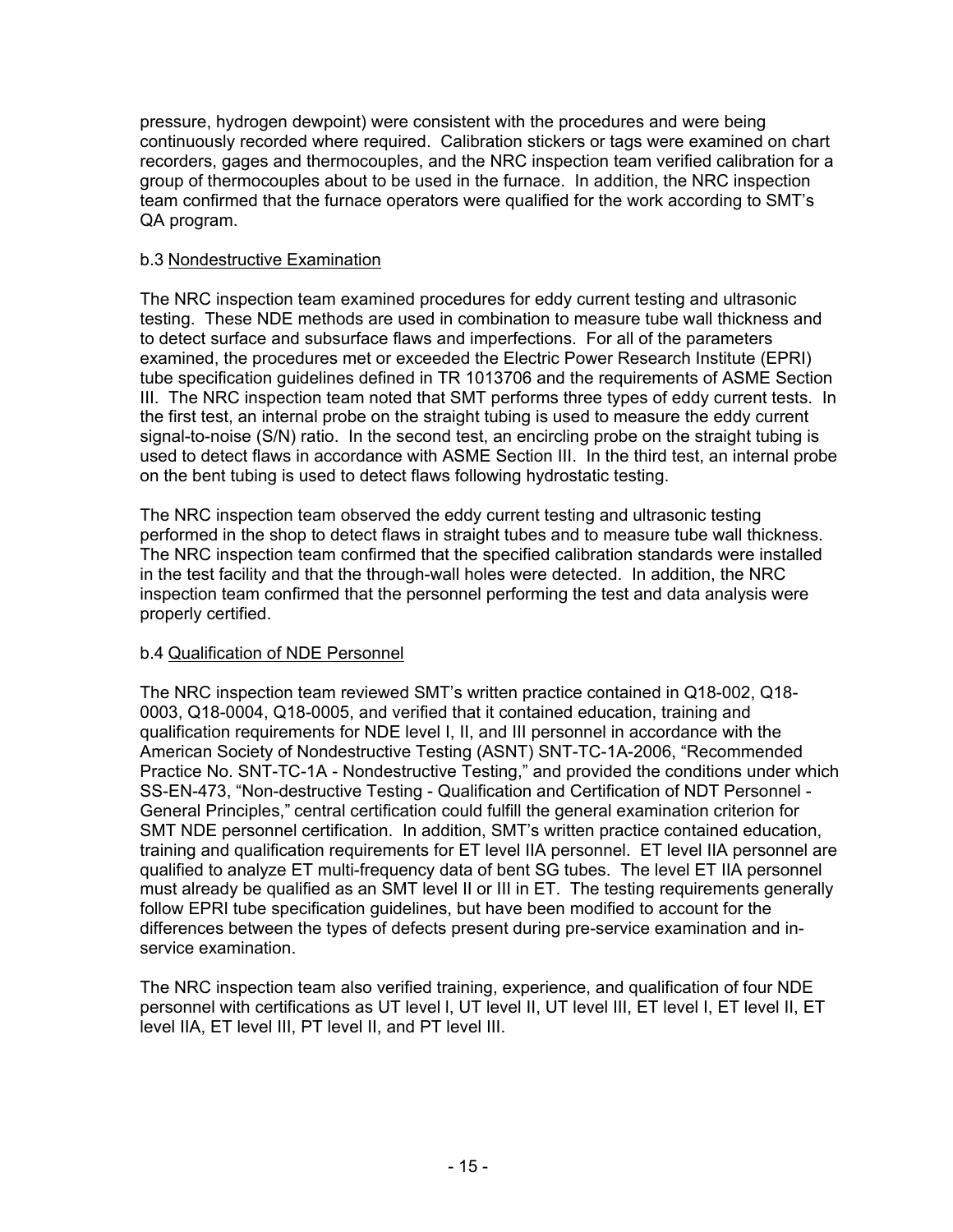### c. Conclusions

The NRC inspection team concluded that the implementation of the SMT program for control of special processes is consistent with the regulatory requirements of Criterion IX of Appendix B to 10 CFR Part 50. Based on the sample of records reviewed, the NRC inspection team concluded that qualified personnel are using qualified equipment and processes to effectively implement SMT's QAM and the associated fabrication and special process procedures.

### 5. Test Control

### a. Inspection Scope

The NRC inspection team reviewed the implementation of SMT test control process. Specifically, the NRC inspection team reviewed the policies and procedures governing the implementation of SMT process to verify compliance with Criterion XI, "Test Control," of Appendix B to 10 CFR Part 50. The NRC inspection team also observed in-process testing activities and a sample of completed test records associated with SG tube fabrication.

The NRC inspection team reviewed the following documents for this inspection area:

- SMT QAM, "Quality Systems Program," Edition 2010, Revision 0, dated January 2010
- QP 79, "Quality Plan, EPR US 1 Project," Revision 5, dated May 12, 2010
- Procurement Specification BUHSFA/NGV0010, "Alloy 690 Thermally Treated 3/4" OD Tubing for Steam Generators," Revision B, dated September 5, 2007
- AREVA Drawing 79/19TE, "Steam Generator Tube Bundle," Revision A, dated June 23, 2008
- CP 7965, "Hydrostatic Pressure Test," Revision 1, dated March 23, 2010
- CP 7961, "Sampling Plan," Revision 1, dated October 7, 2009
- CP 7901, "Lot Definition," Revision 0, dated September 3, 2009
- CP 7962, "Chemical Analysis," Revision 1, dated November 19, 2009
- CP 7974, "Surface Roughness Control," Revision 1, dated October 9, 2009
- CP 7963, "Tensile Test at Room Temperature," Revision 1, dated October 9, 2009
- CP 7964, "Tensile Test at 343°C," Revision 3, dated April 12, 2010
- CP 7967, "Flaring Test," Revision 1, dated October 9, 2009
- CP 7968, "Micro Tests," Revision 2, dated May 28, 2010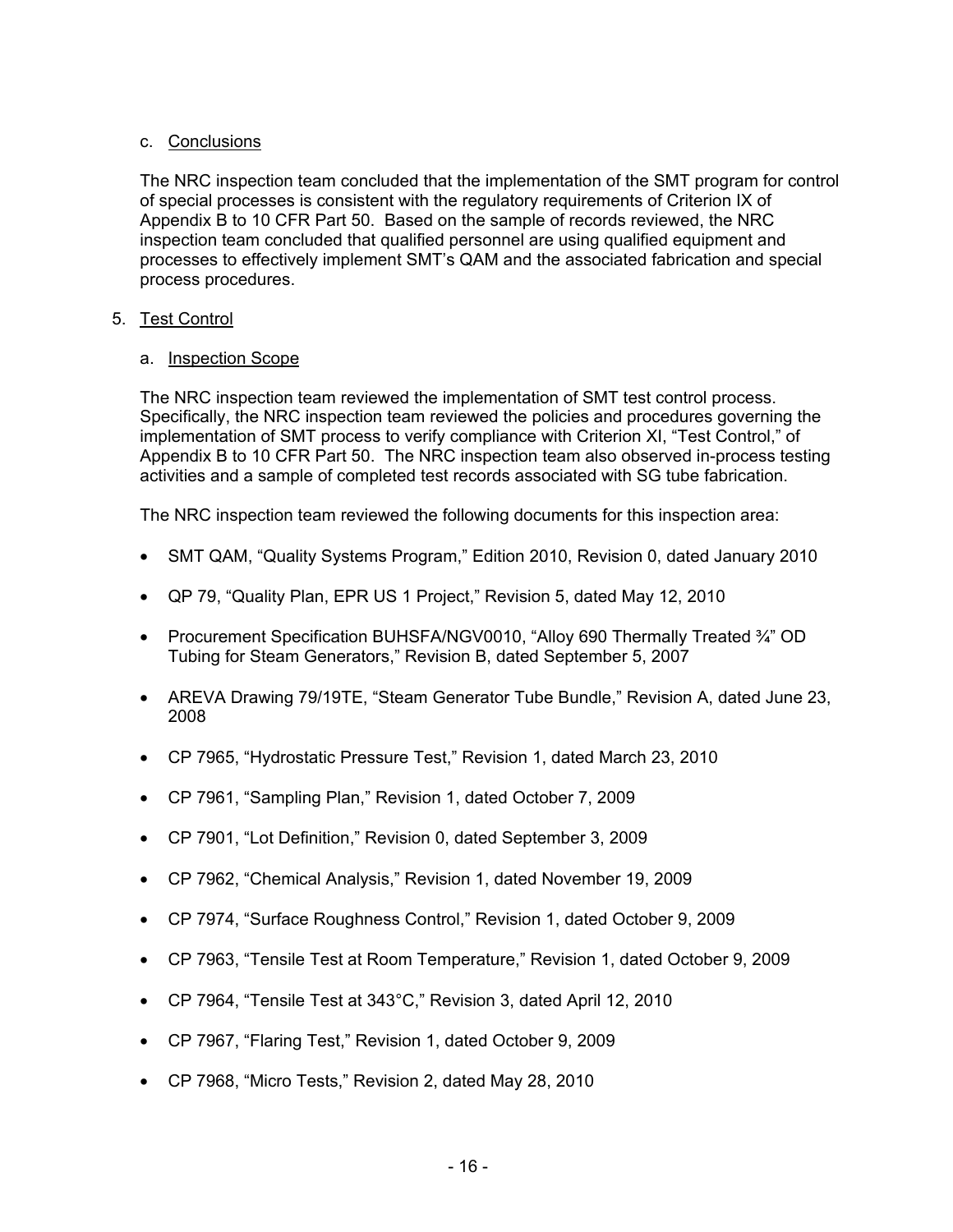• CP 7969, "General and Intergranular Attack," Revision 0, dated September 14, 2009

## b. Observations and Findings

Section 8, "Control of Examinations, Tests, and Nonconforming Material," of the SMT QAM establishes the responsibilities and requirements for the control of testing activities. The program is designed to ensure testing shows that an item will perform according to established criteria. Specific work instructions (CPs) and job cards specify the characteristics to be examined and the methods.

## b.1 In-Process Test Control

The NRC inspection team reviewed and evaluated test procedures and observed mechanical, chemical, and metallurgical testing that SMT personnel performed on SG tubes in production. Specifically, the NRC inspection team verified that test procedures identified the objectives, requirements, prerequisites, and acceptance criteria in accordance with the ASME Code and the purchase specification. The NRC inspection team also verified that test results were documented and evaluated by qualified individuals to ensure the requirements were satisfied.

## b.1.1 Mechanical Testing

The NRC inspection team reviewed procedures for tensile testing and confirmed that the requirements for yield strength, tensile strength, and elongation meet the requirements for Alloy 690 tubing in ASME Section II and the more restrictive EPRI tube specification guidelines referenced in the purchase specification. The NRC inspection team also reviewed test procedures for hydrostatic testing, flare testing, and the surface roughness testing of the tube internal and external surfaces. The NRC inspection team confirmed that the hydrostatic test pressure and time were consistent with ASME Section II requirements and that the procedure included EPRI water quality requirements and post-test drying.

The NRC inspection team observed room-temperature tensile testing, tube-end flare testing, surface roughness testing, and hydrostatic testing. During the testing the NRC inspection team discussed implementation of the associated procedures with the test personnel and confirmed their certifications. The NRC inspection team also verified that test equipment calibration tags were valid. Based on the observations and interactions with SMT personnel, the NRC inspection team concluded the testing was performed according to the procedures using properly calibrated instruments, and that the test results met the requirements listed in the procedures.

# b.1.2 Metallography and Chemical Analysis

The NRC inspection team reviewed procedures for chemical analysis and metallography (i.e., grain size, carbide distribution, inclusions). The NRC inspection team verified that the acceptable chemical composition in the procedures met the EPRI tube specification guidelines referenced in the purchase specification. Hence the chemistry was also more restrictive than the ASME Section II requirements. The NRC inspection team also confirmed that the chemical analysis was performed according to active and appropriate ASTM standards. The metallography procedures included requirements consistent with the EPRI tube specification guidelines, such as grain size and carbide distribution. The NRC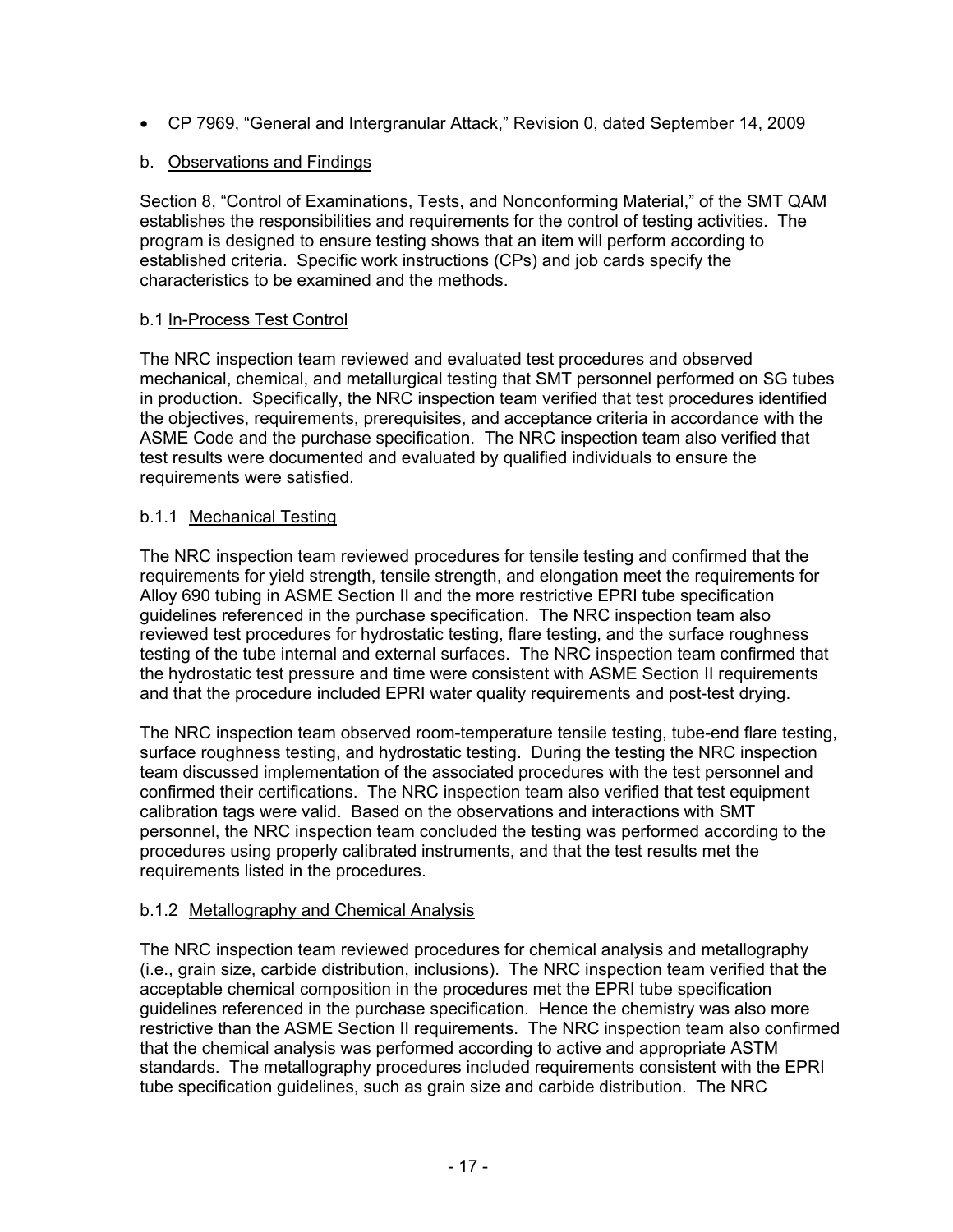inspection team confirmed that the personnel performing the testing and analysis were properly certified.

The NRC inspection team discussed sample preparation and optical metallography procedures with lab personnel. The NRC inspection team also discussed chemical analysis and scanning electron microscopy with chemistry lab personnel and verified that the correct procedures and reference microphotographs were being used. The NRC inspection team also observed reference samples and accompanying certificates. The NRC inspection team determined that samples were evaluated according to the ASTM procedures, EPRI tube specification guidelines, or reference photographs in the procedures, as appropriate.

## b.2 Test Records

The NRC inspection team reviewed several in-process test record files and completed records. The completed records were for an earlier SG replacement project. The files included heat treatment records, chemical analysis, mechanical tests, and metallurgical tests. The NRC inspection team verified that test records included the documentation required by the test procedures, such as the test equipment information and test data. Based on these observations, the NRC inspection team found SMT's test record control was adequate and effectively implemented.

## b.3 Training and Qualification

The NRC inspection team observed test personnel performing test activities and discussed issues with them related to the test procedures and tests they were conducting. The NRC inspection team determined the test personnel understood the test responsibilities and test instructions, verified the accuracy of test equipment before performing tests, recorded test data in accordance with instructions, and followed the test procedures. Based on discussions with engineers, lab supervisors, and test performers, and on reviewing a sample of training records, the NRC inspection team confirmed that the SMT staff designated to perform various test functions were qualified accordingly.

## c. Conclusions

The NRC inspection team concluded that the implementation of the SMT program for test control is consistent with the regulatory requirements of Criterion XI of Appendix B to 10 CFR Part 50. Based on the sample of test control documents reviewed and activities observed, the NRC inspection team concluded that the SMT is effectively implementing its QAM and the associated test control procedures.

## 6. Control of Measuring and Test Equipment

## a. Inspection Scope

The NRC inspection team reviewed the implementation of SMT process for control of measuring and test equipment (M&TE). Specifically, the NRC inspection team reviewed the policies and procedures governing the implementation of SMT process to verify compliance with Criterion XII, "Control of Measuring and Test Equipment," of Appendix B to 10 CFR Part 50. The NRC inspection team walked down the Tube Mill 68 shop floor to verify that measuring and testing equipment contained stickers that identified the calibration period. The NRC inspection team interviewed personnel responsible for the control and calibration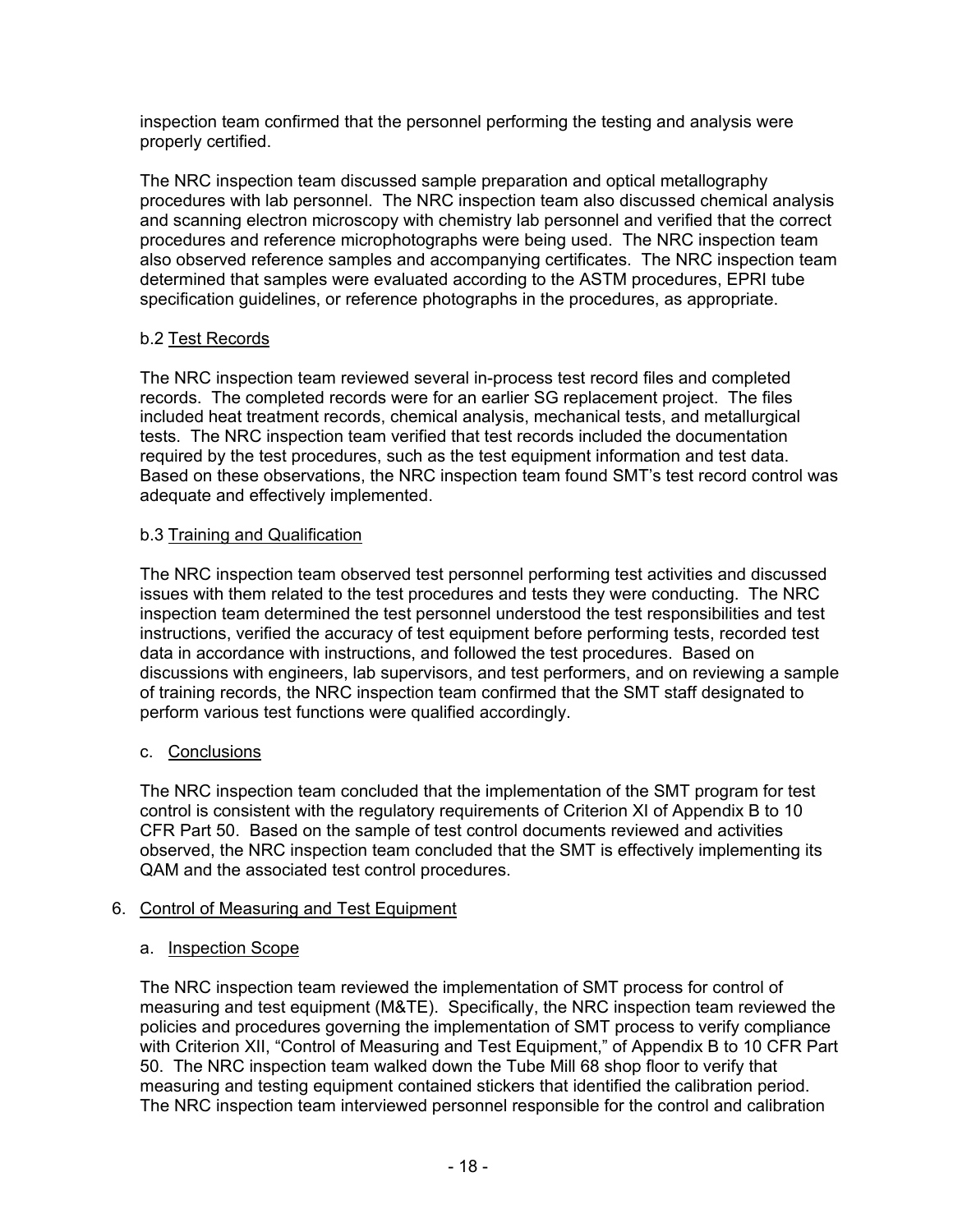of M&TE, reviewed the calibration history for a sample of Tube Mill 68 M&TE and reviewed the qualifications of calibration personnel.

The NRC inspection team reviewed the following documents for this inspection area:

- QAM 8.2, "Control of Measuring and Test Equipment"
- Q11-0021, "Control of monitoring and measuring equipment guidelines for calibration of instruments and measuring equipment," Revision 12, dated January 11, 2010
- Q11-0030, "Control of monitoring and measuring equipment qualification of personnel to carry out calibration," Revision 6, dated April 2, 2009
- Deficiency Report (DDR) 7601, Revision 1, dated June 6, 2009
- DDR 7602, Revision 1, dated June 6, 2009
- SPPC-10-002, "Arbetsrutiner (Kalibrering) Kalibrering av Temperaturgivare," Revision 2, dated June 20, 2001
- b. Observations and Findings

QAM Sections 8.2 and 8.3 establish program requirements for the control and calibration of M&TE and the process for documenting and evaluating the effect of discrepant M&TE. The QAM provides controls to ensure that calibrations are conducted against known reference standards traceable to national standards or to industrial standards. Calibration labels must be attached to all instruments after calibration. Calibration records must capture all calibration results and are stored in the computer system, SANMETRO, or on record cards.

The NRC inspection team noted that in case of out of calibration, and if repair is necessary, this is documented on the record. If M&TE is found out of calibration at any time, this is reported in writing and the equipment is segregated. For material on which discrepant M&TE was used, the quality management determines whether this may have influenced quality and if it would have, the material is considered nonconforming. If the material has been shipped, the customer is notified. Retesting or re-inspection or other corrective action may be performed if both SMT and the customer agree.

Q11-0021 gives guidelines for calibration of instruments and measuring equipment, including instructions for control of calibration activity. Q11-0021 states that SMT shall meet calibration requirements stated in the QAM, which correspond to the requirements of QA calibration standards such as ASME Section III, Subsection NCA-3800, and International Organization for Standardization (ISO), ISO-9001, "Quality Management Systems - Requirements." Leased or hired equipment shall have the same requirements applied to them.

Q11-0030 gives the general qualification requirements for personnel carrying out calibration of instruments and measuring equipment. General requirements include:

• General knowledge of ISO 9001, SS-EN ISO 10012, "Metrological Confirmation" and applicable calibration instructions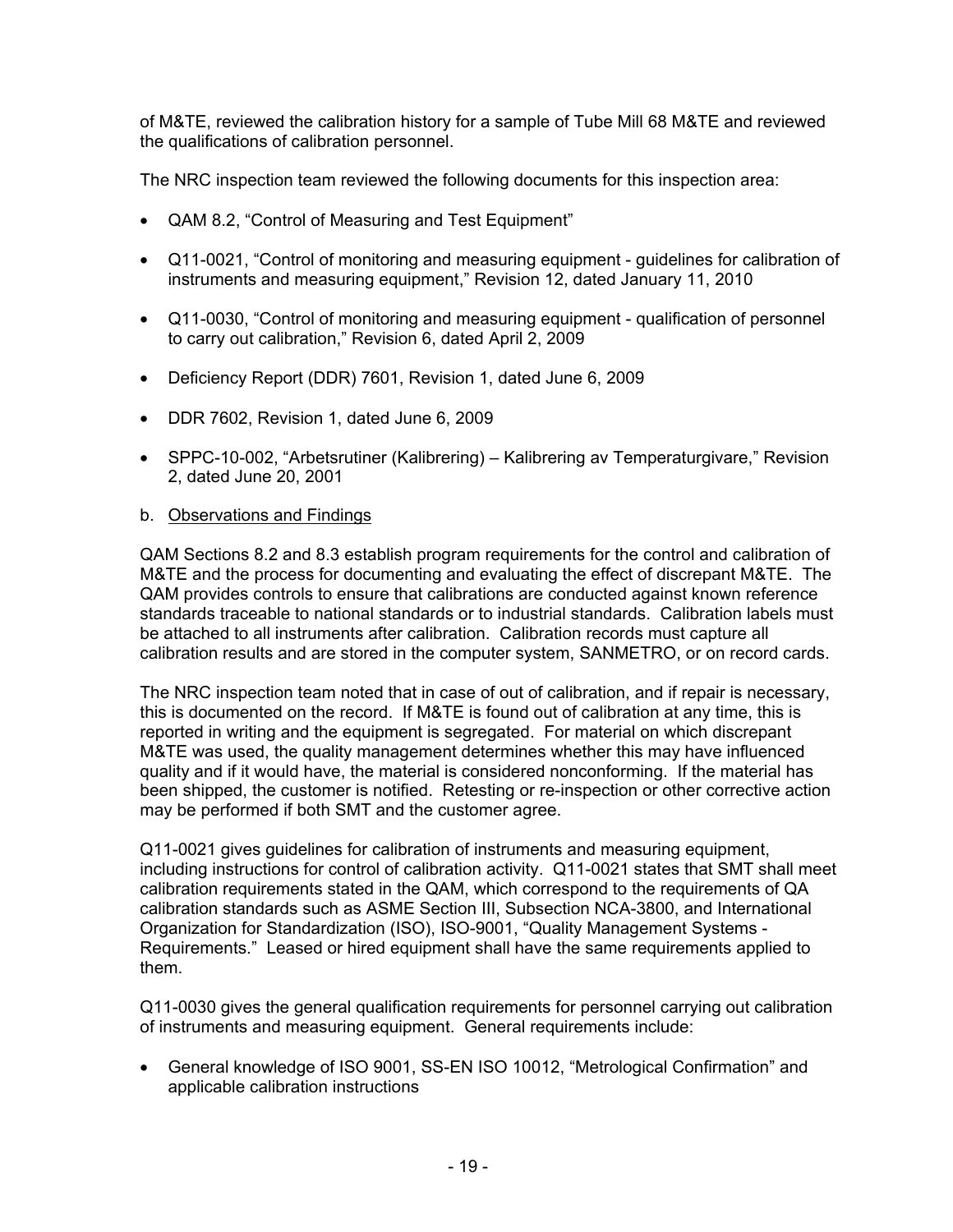- Knowledge of SMT's calibration system, requirements regarding documentation, traceability, nonconformance reporting
- Having undergone suitable in-house or external training for the calibration equipment concerned
- Practical experience through induction under guidance from an already qualified person
- Being familiar with the activity/processes where the calibration equipment is used

Records of training include: personal data, scope of qualification, background experience, and training.

The NRC inspection team observed activities in the calibration laboratory, selected a representative sample of M&TE identified on test records, travelers, and instrument equipment lists for in-process job orders, and reviewed their calibration records for consistency and compliance to established procedures. The NRC inspection team verified that the laboratory M&TE were calibrated using procedures traceable to known industry standards and traceable to certified equipment that has known valid relationships to nationally recognized standards. The NRC inspection team also verified that the M&TE selected as a sample had appropriate calibration stickers and current calibration dates, including calibration due dates, and that the records were available for review. Calibration records indicated that calibration procedures were followed; these records included information on as-found or as-left conditions, the accuracy required, the date of calibration, and the due date for recalibration. The NRC inspection team also reviewed the process for identifying and segregating equipment that is out of calibration or beyond repair. The NRC inspection team verified that SMT maintained adequate identification and segregation of outof-tolerance equipment, and verified, through observation of ongoing calibration activities, that M&TE personnel who performed equipment calibration activities properly documented results and adequately labeled, handled, and stored calibration equipment.

### c. Conclusions

The NRC inspection team concluded that the implementation of the SMT program for control of M&TE is consistent with the regulatory requirements of Criterion XII of Appendix B to 10 CFR Part 50. Based on the limited sample of calibration records reviewed, evaluation of controls established within the SMT calibration laboratory, and a walk down of Tube Mill 68, the NRC inspection team determined that SMT is effectively implementing its QAM and the associated M&TE procedures.

## 7. Handling, Storage, and Shipping

### a. Inspection Scope

The NRC inspection team reviewed the implementation of SMT process for control of handling, storage, and shipping. Specifically, the NRC inspection team reviewed the policies and procedures governing the implementation of SMT process to verify compliance with Criterion XIII, "Handling, Storage, and Shipping," of Appendix B to 10 CFR Part 50.

The NRC inspection team reviewed the following documents for this inspection area: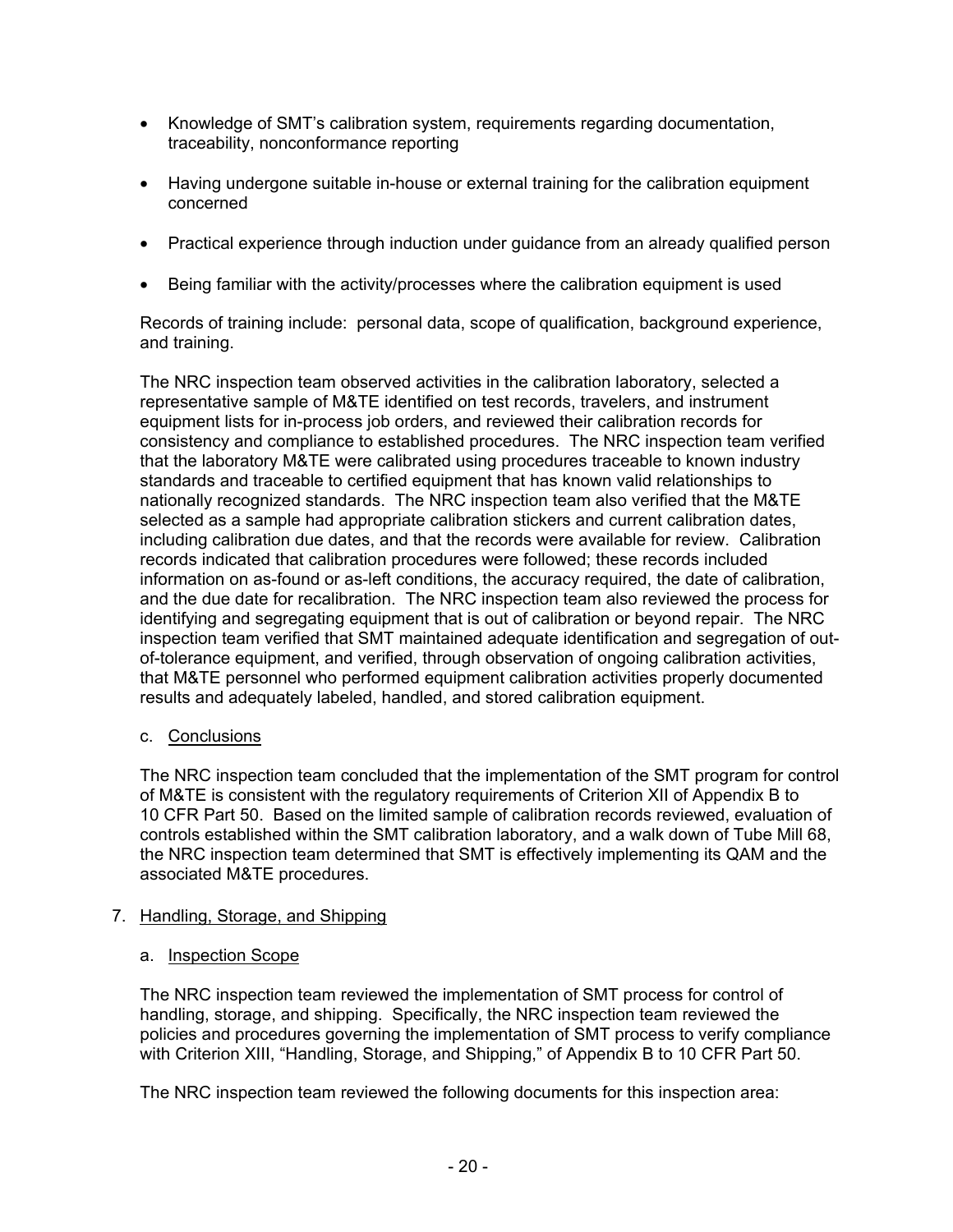- QAM 7.3, "Handling, Storage, Shipping Preservation," Revision 0, dated January 2010
- CP 7901, "Contamination Surveillance Program," Revision 0, dated September 18, 2009
- CP 7944, "Packing," Revision 0, dated October 16, 2009
- CP 7945, "Storage Prior to Shipment," Revision 1, dated October 7, 2009
- DDR 6301 Revision 0, dated April 27, 2004
- Kontrollblad 4-4263, "EPR US 1 Labor," Revision 0 dated March 23, 2010
- QA Inspection of U-Bent Tubes Checklist
- BUHSFA/NGV0010, "Procurement Specification Alloy 690 Thermally Treated 3/4" OD Tubing For Steam Generators," Revision B, dated September 25, 2007

The NRC inspection team also reviewed a sample of travelers and observed handling, storage, and shipping activities at the SMT manufacturing facility to verify effective implementation of such requirements.

#### b. Observations and Findings

Section 7.3 of the SMT QAM states that for tube products, a packing guide describes the various types of packing which are used for tube products to provide transportation protections, moisture barriers, and product protection. Information to be used is given on the mill order which is available at packing station.

CP 7944 describes the packing of U-bent tubes. The tubes for one SG are packed in accordance with the Areva tube bundle drawings as specified in PO 08/51892. The procedure includes instructions for the box design, inspection criteria prior to packing, the packing sequence, labeling and position of tubes, final packaging, control and inspection of final packing, lifting instructions, transportation instructions, and unpacking instructions.

Kontrollblad 4-4263 EPR US 1 Labor includes a list of items on which the supplier of the shipping containers is required to check and sign off. The procedure includes a detailed list of items such as dimensions, materials, cleanliness, requirements for positions of nails and screws.

CP 7945 describes the intermediate storage and box handling prior to packing. CP 7945 includes specifications on location, temperature and humidity control, handling instructions, and an inspection once every two weeks.

QA Inspection of U-bent Tubes Checklist includes QA inspection activities per row of tubes for the U.S. EPR project. The checklist includes checking the packing of each row and the final inspection of the box.

CP 7901 describes the Tube Mill 68 cleanliness requirements including a list of material in physical contact with the final size tubes. This procedure describes the contamination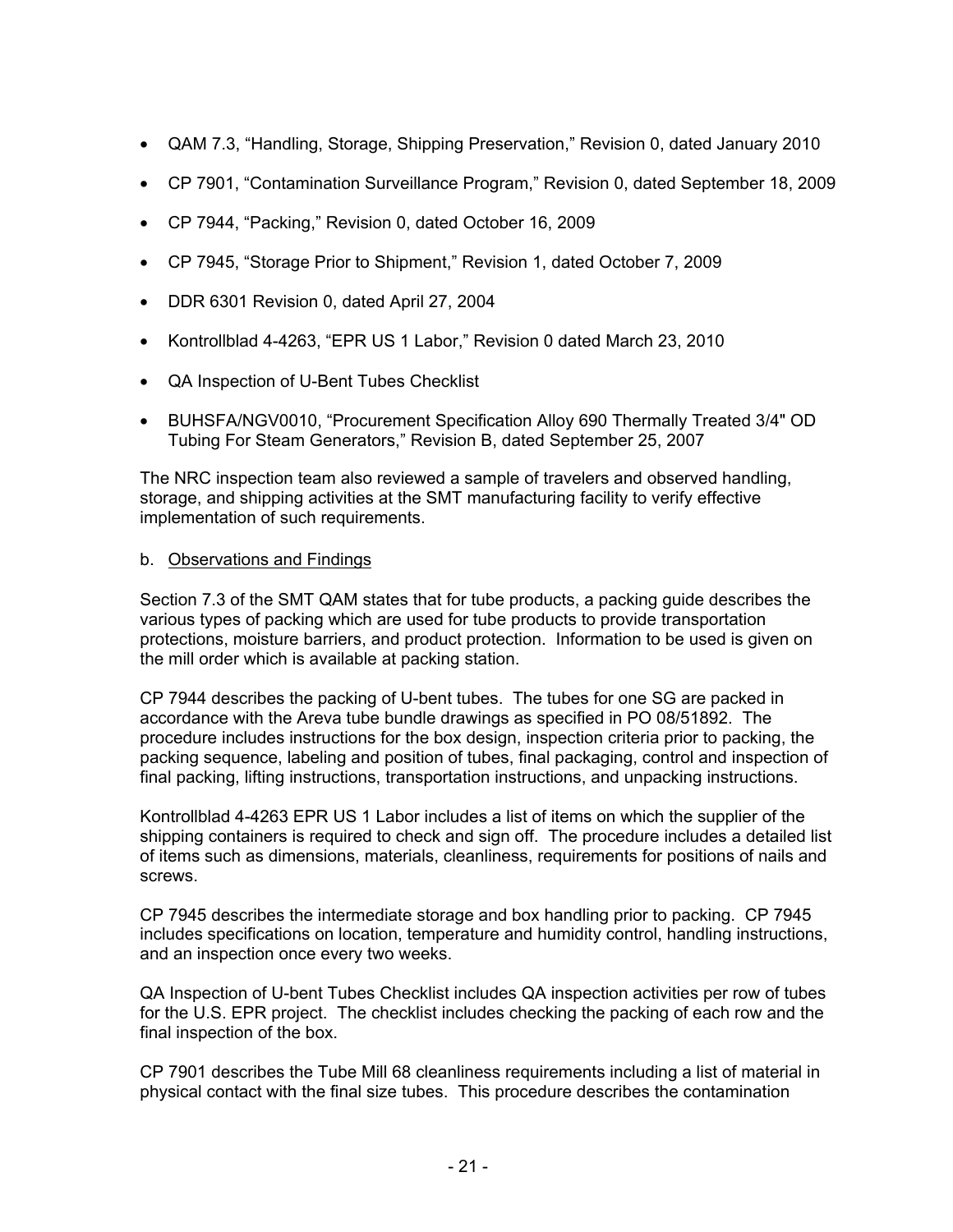control program regarding material that may come in contact with tubing during the manufacturing, testing, inspection, cleaning, and packaging process. CP 7901 includes requirements for plant cleanliness, a list of acceptable material coming into physical contact with the final size tubes, documentation requirements, and a list of detrimental materials and their allowable limits.

The NRC inspection team verified that SMT had developed and implemented procedures and process controls to ensure the proper handling, storage, and shipping of materials. The NRC inspection team reviewed a sample of work orders, travelers, and check sheets that SMT prepared to control such activities. These documents specify steps for handling SG tubes throughout the production process and for preparing final shipping packages. These documents also include provisions for the in-process movement of materials, packaging, use of desiccants, preparation of shipment containers, exclusion of foreign materials, labeling, and shipment. Additionally, the NRC inspection team confirmed that prohibited items are identified and restricted from locations where SG tube material is handled and stored. In addition, the NRC inspection team reviewed a sample of chemical test reports to confirm that the material coming into contact with the tubes met the limits prescribed in the Areva PO 08/51892.

The NRC inspection team confirmed that SMT provided special equipment for the proper handling of SG tubes during production and verified that operators of special handling equipment are experienced and trained in the use of the equipment. The NRC inspection team also confirmed that SMT maintained adequate configuration control of the products, including detailed storage and arrangement facilities, and computer-assisted material tracking.

## c. Conclusions

The NRC inspection team concluded that the implementation of the SMT program for handling, storage, and shipping is consistent with the regulatory requirements of Criterion XIII of Appendix B to 10 CFR Part 50. Based on the limited sample of documents reviewed and observation of ongoing production activities at the SMT fabrication facilities, the NRC inspection team also determined that SMT is effectively implementing its QAM and the associated handling, storage, and shipping procedures. No findings of significance were identified.

## 8. Nonconforming Materials, Parts, or Components

## a. Inspection Scope

The NRC inspection team reviewed the implementation of SMT process for control of nonconforming materials, parts, or components. Specifically, the NRC inspection team reviewed the policies and procedures governing the implementation of SMT process to verify compliance with Criterion XV, "Nonconforming Materials, Parts, or Components," of Appendix B to 10 CFR Part 50. In addition, the NRC inspection team reviewed a sample of nonconformance reports (NCRs), deficiency reports (DDRs), and material review board reports (MRBs) associated with the current and previous SG tube campaigns, and discussed the program with SMT personnel responsible for the implementation of the program.

The NRC inspection team reviewed the following documents for this inspection area: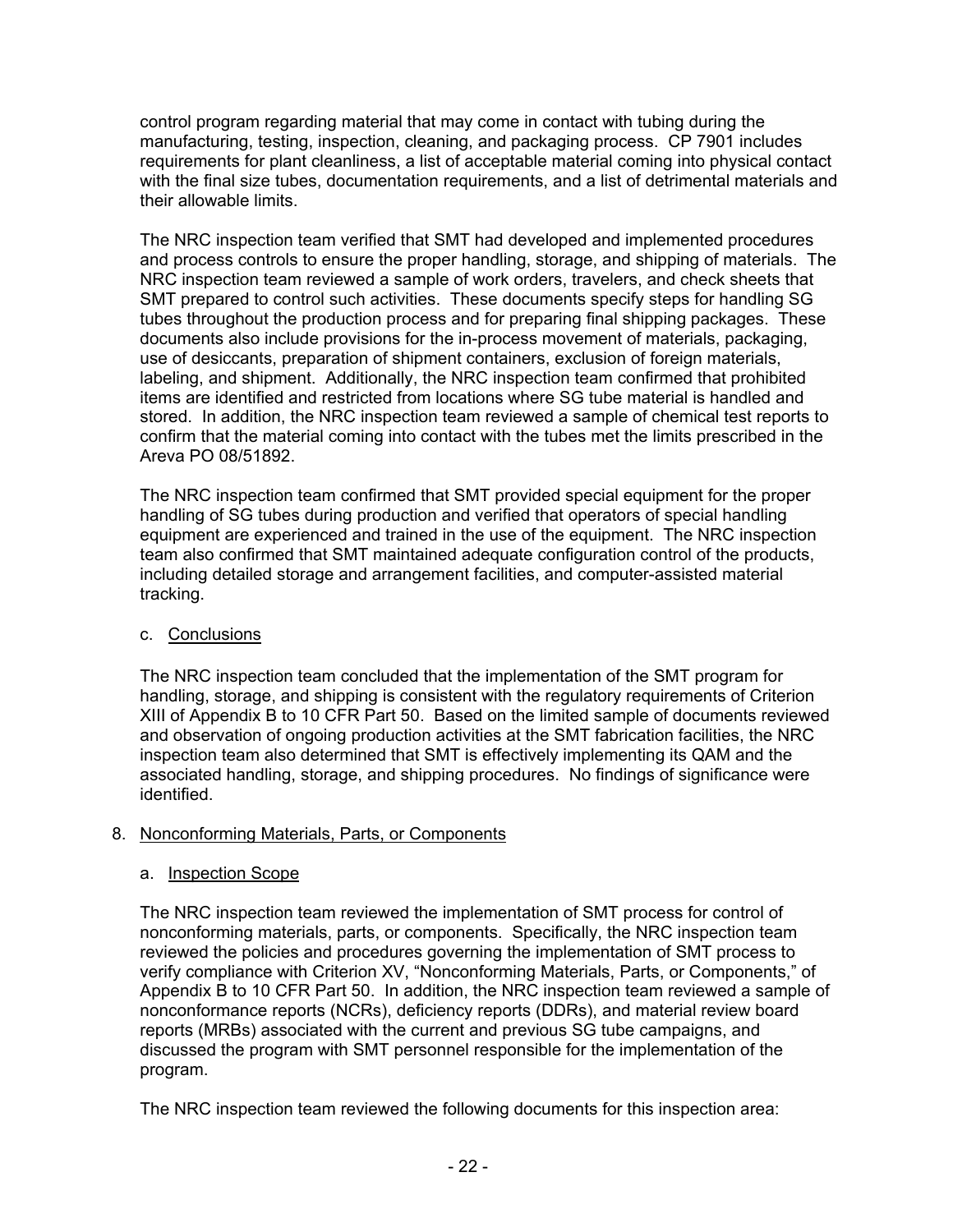- QAI Q13-0001, "Control of Non-Conforming Products Dealing with and Reporting of Non-Conformances," Revision 15, dated January 21, 2010
- QAI Q14-0001, "Corrective and Preventive Actions Handling of Corrective Action," Revision 13, dated January 4, 2010
- QAM, Section 8.5, "Control of Examinations, Tests and Nonconforming Material," Revision 0, dated January 2010
- QAI Q11-0021, "Control of Monitoring and Measuring Equipment Guidelines for Calibration of Instruments and Measuring Equipment," Revision 12, dated January 11, 2010
- DDR 6301, "Packaging screw damages tubes," dated September 25, 2006
- DDR 7403, "Bright annealing furnace temp exceeds high limit," Revision 2, dated September 25, 2007
- DDR 7404, "Restraightening of two lots resulted in higher yield strength," dated July 12, 2007
- DDR 7601, "Furnace Thermocouple Calibration," dated June 9, 2009
- DDR 7602, "Calibration portable reference conductivity gauge not in Sanmetro," dated June 9, 2009
- DDR 7801, "Test Samples," dated February 22, 2010
- MRB 7802, "Use of incorrect mass for hardness test," Revision 1, dated March 30, 2010
- MRB 7803, "Reference photos removed," Revision 1, dated March 30, 2010
- MRB 7804, "Inadequate procedure regarding notification of inspection authority when new SG production begins," Revision 0, dated May 7, 2010
- Quality Management System Annual Report and Meeting Minutes of the Quality Management System For Steam Generator Tubes, dated March 15, 2010
- NCR 7302, "Archive sample small bend tubes," dated July 18, 2007
- NCR 7301, 'Use of probe pusher during multi-frequency inspection of u-bent tubing,' dated May 23, 2007
- b. Observations and Findings

The NRC inspection team noted that QAM Section 8.5 defined the process for the identification and documentation of nonconforming items. In addition, QAI Q13-0001, and QAI Q11-0021 describe the detailed actions required to implement the program which includes defining the roles and responsibilities of SMT personnel, establishing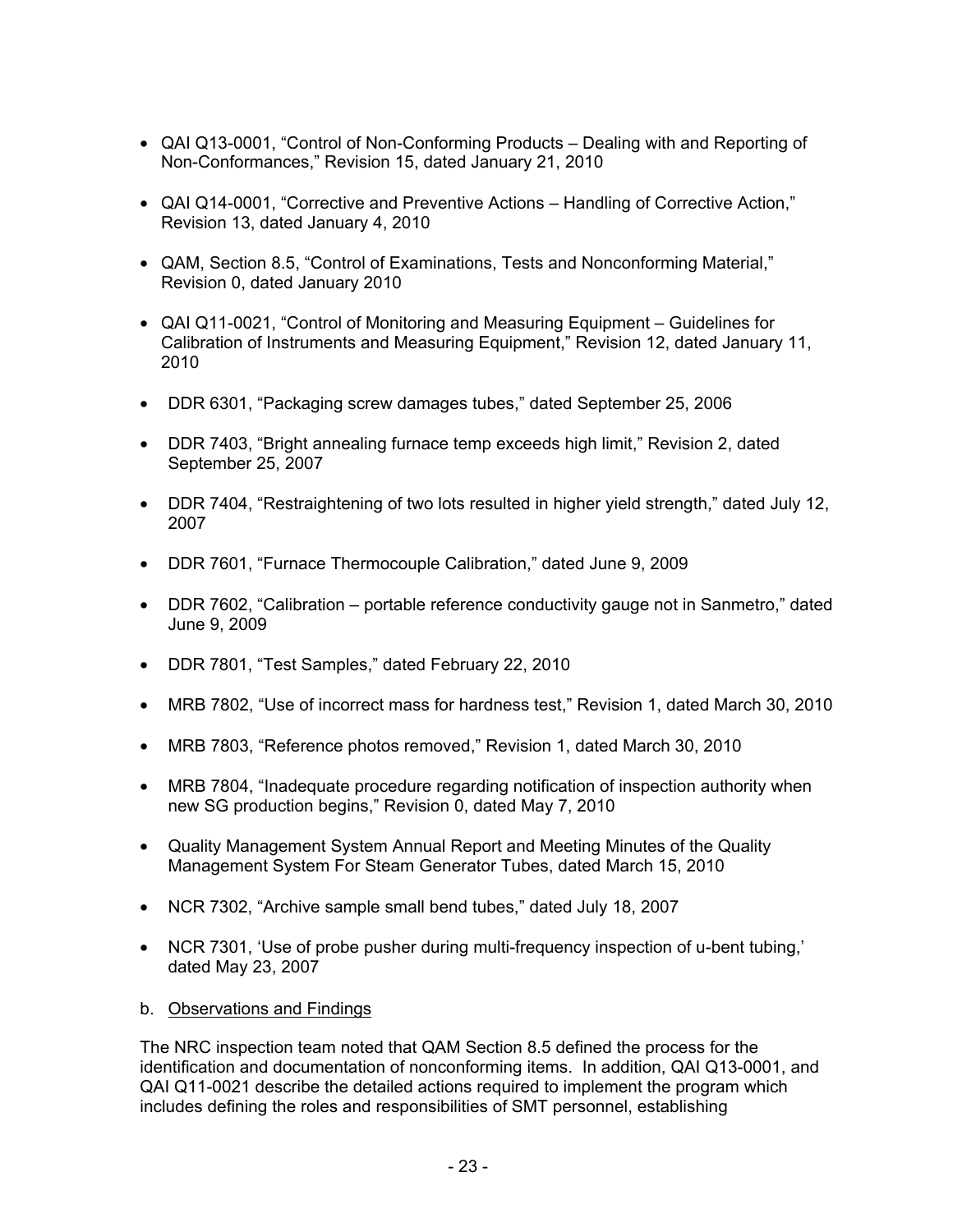documentation requirements, such as NCRs, DDRs, MRBs, identifying internal review processes, and establishing actions to address identified deficiencies.

The NRC inspection team verified that the nonconformance reporting methods adequately identified the equipment, location, calibration information, where applicable, the initiator and QA management reviewer, the affect of the identified deficiency, the justification for product acceptance, the evaluation completion date, and the acceptance of the issue resolution. The NRC inspection team also evaluated the processes SMT had in place to ensure that non-conforming materials were properly identified, marked, and segregated to ensure they were not re-introduced into the production processes. The NRC inspection team verified that SMT had adequate controls and segregation of in-process non-conforming materials. The NRC inspection team did not identify any significant findings in this area.

### c. Conclusions

The NRC inspection team concluded that the implementation of the SMT program for control of nonconforming material, parts, and components is consistent with the regulatory requirements of Criterion XV of Appendix B to 10 CFR Part 50. Based on the limited sample of documents reviewed and observation of ongoing production activities at the SMT fabrication facilities, the NRC inspection team also determined that SMT is effectively implementing its QAM and the associated nonconformance procedures. No findings of significance were identified.

### 7. Corrective Actions

### a. Inspection Scope

The NRC inspection team reviewed the implementation of SMT process for corrective actions. Specifically, the NRC inspection team reviewed the policies and procedures governing the implementation of SMT process to verify compliance with Criterion XVI, "Corrective Actions," of Appendix B to 10 CFR Part 50. In addition, The NRC inspection team reviewed a sample of corrective actions associated with DDRs, MRBs, and NCRs, and SMT Annual Reports of the SMT Quality Management System associated with the current and previous SG tube campaigns, and discussed the program with SMT personnel responsible for the implementation of the corrective action program.

The NRC inspection team reviewed the following documents for this inspection area:

- QAI Q14-0001, "Corrective and Preventive Actions Handling of Corrective Action," Revision 13, dated January 4, 2010
- QAI Q13-0003, "Control of Non-Conforming Products Reporting of Defects and Deviations according to 10CFR21," Revision 9, dated May 20, 2010
- QAM, Section 9.2, "Corrective Actions," Revision 0, dated January 2010
- SMT Annual Report, 2009 Report and Meeting Minutes of the Quality Management System For Steam Generator Tubes, dated March 15, 2010
- DDR 6301, "Packaging screw damages tubes," dated September 25, 2006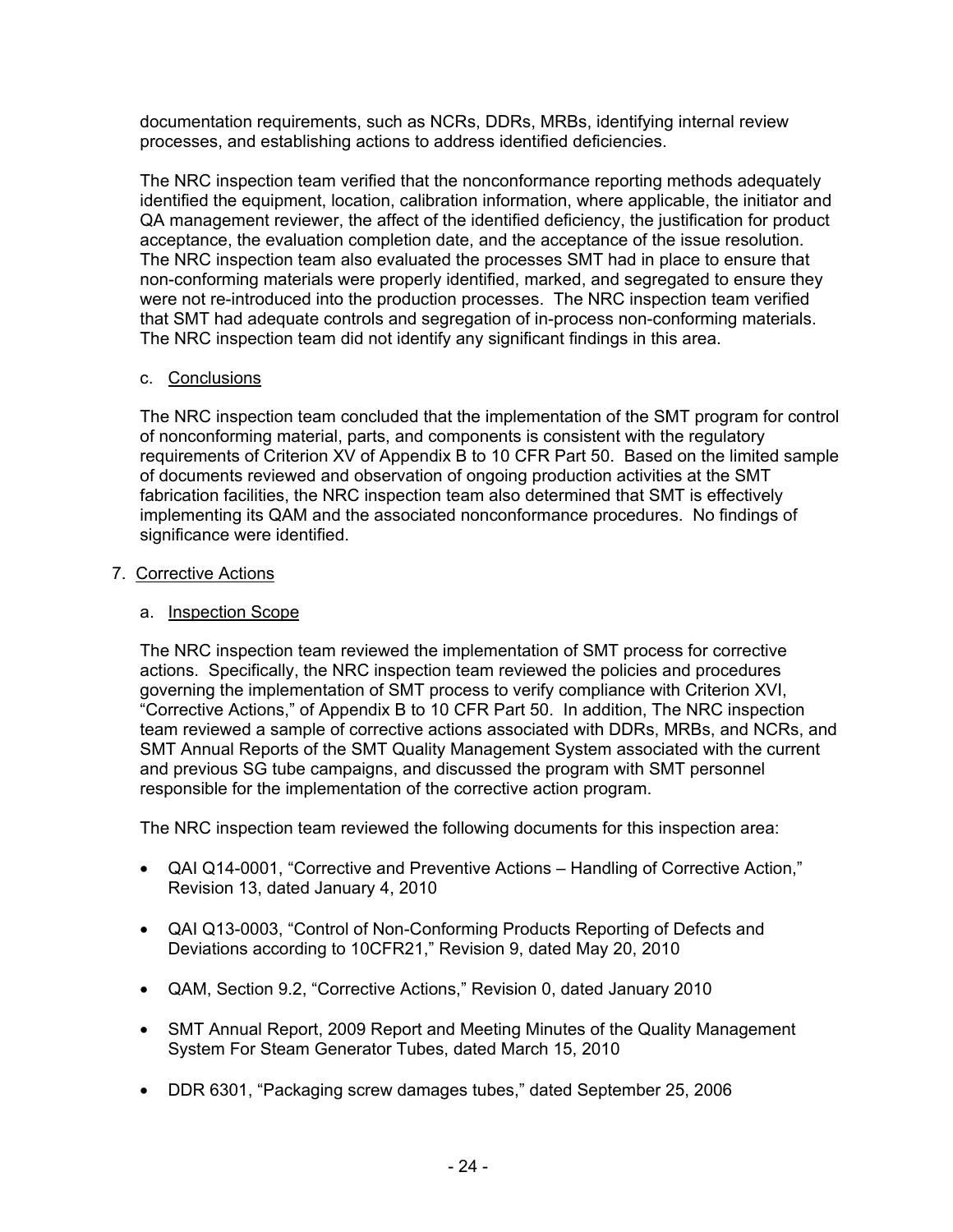- DDR 7403, "Bright annealing furnace temp exceeds high limit," Revision 2, dated September 25, 2007
- DDR 7404, "Restraightening of two lots resulted in higher yield strength," dated July 12, 2007
- DDR 7601, "Furnace Thermocouple Calibration," dated June 9, 2009
- DDR 7602, "Calibration portable reference conductivity gauge not in Sanmetro," dated June 9, 2009
- DDR 7801, "Test Samples," dated February 22, 2010
- MRB 7802, "Use of incorrect mass for hardness test," Revision 1, dated March 30, 2010
- MRB 7803, "Reference photos removed," Revision 1, dated March 30, 2010
- MRB 7804, "Inadequate Procedure regarding notification of inspection authority when new SG production begins," Revision 0, dated May 7, 2010
- NCR 7302, "Archive sample small bend tubes," dated July 18, 2007
- NCR 7301, "Use of probe pusher during multi-frequency inspection of u-bent tubing," dated May 23, 2007
- SMT QA management tracking system for Projects for SG Tubes

## b. Observations and Findings

The NRC inspection team noted that QAM Section 9.2 defines the processes for the identification and documentation of corrective and preventive actions. In addition, QAI Q14- 0001 describes the detailed actions required to implement the corrective action program which includes defining the roles and responsibilities of SMT personnel, establishing documentation requirements such as corrective action reports (CARs), identifying internal review processes, and establishing preventive actions to address identified deficiencies and to preclude recurrence of such deficiencies.

QAI Q14-0001 provides additional requirements for SMT staff to use the Sandvik electronic corrective action database (C2) to record and process all CARs. The C2 system was developed by Sandvik to capture site wide corrective actions. However, the NRC inspection team determined that SMT was not implementing the C2 database, as required by QAI Q14- 0001. In lieu of using the C2 system, the SMT ST Tubes QA Manager maintains a listing of the corrective actions in a tracking system entitled, "Projects for SG Tubes," for internal tracking purposes only. This informal system did not, however, provide sufficient measures to ensure that regulatory requirements were adequately met. Specifically there are no formal methods defined in the SMT corrective action program and implementation of the program did not provide for: 1) a screening process for items identified within the corrective action program to identify significant conditions adverse to quality; 2) identifying and verifying timely corrective actions; 3) ensuring that issues identified within the corrective action program that may create a substantial safety hazard are evaluated for 10 CFR Part 21 applicability. The NRC inspection team identified these examples of failures to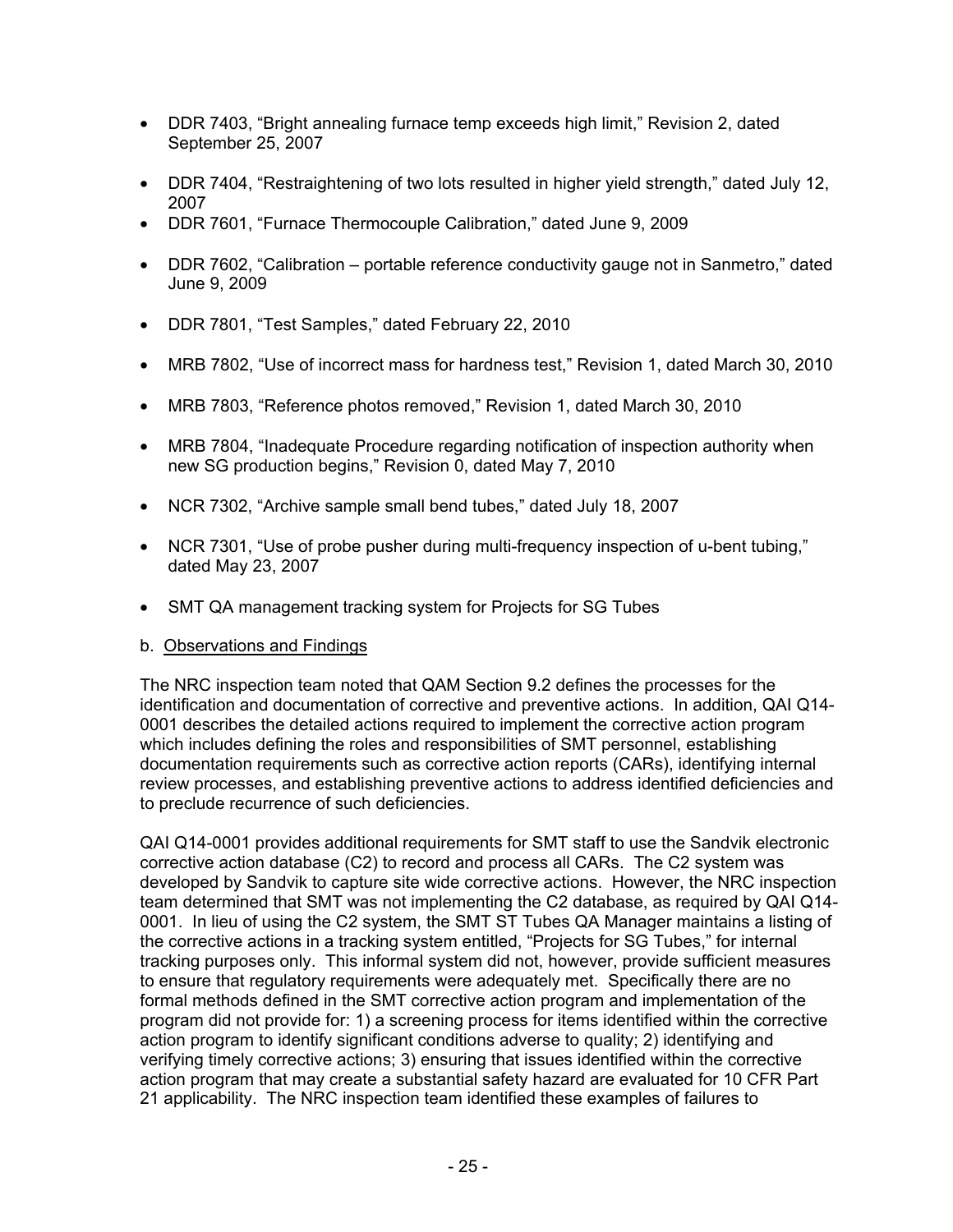implement the regulatory requirements relevant to the corrective action program as Nonconformance 99901326/2010-201-02.

#### c. Conclusions

The NRC inspection team concluded that the implementation of the SMT program for corrective actions was not consistent with the regulatory requirements of Criterion XVI of Appendix B to 10 CFR Part 50. The NRC inspection team issued Nonconformance 99901326/2010-201-02 for SMT's failure to record and process corrective action reports within the C2 electronic system as required by QAI Q14-0001. As a result, SMT's corrective action program lacks measures to ensure that regulatory requirements were adequately met.

#### 10. Entrance and Exit Meetings

On May 31, 2010, the NRC inspection team discussed the scope of the inspection with Mr. Jan-Erik Sundstrom, General Manager – Steam Generator Tubing, Sandvik Materials Technology, and with the Sandvik management, engineering, and production staff. On June 4, 2010, the NRC inspection team presented the inspection results and observations during an exit meeting with Mr. Sundstrom and other SMT management and engineering staff. The attachment to this report lists the entrance and exit meeting attendees, as well as those interviewed by the NRC inspection team.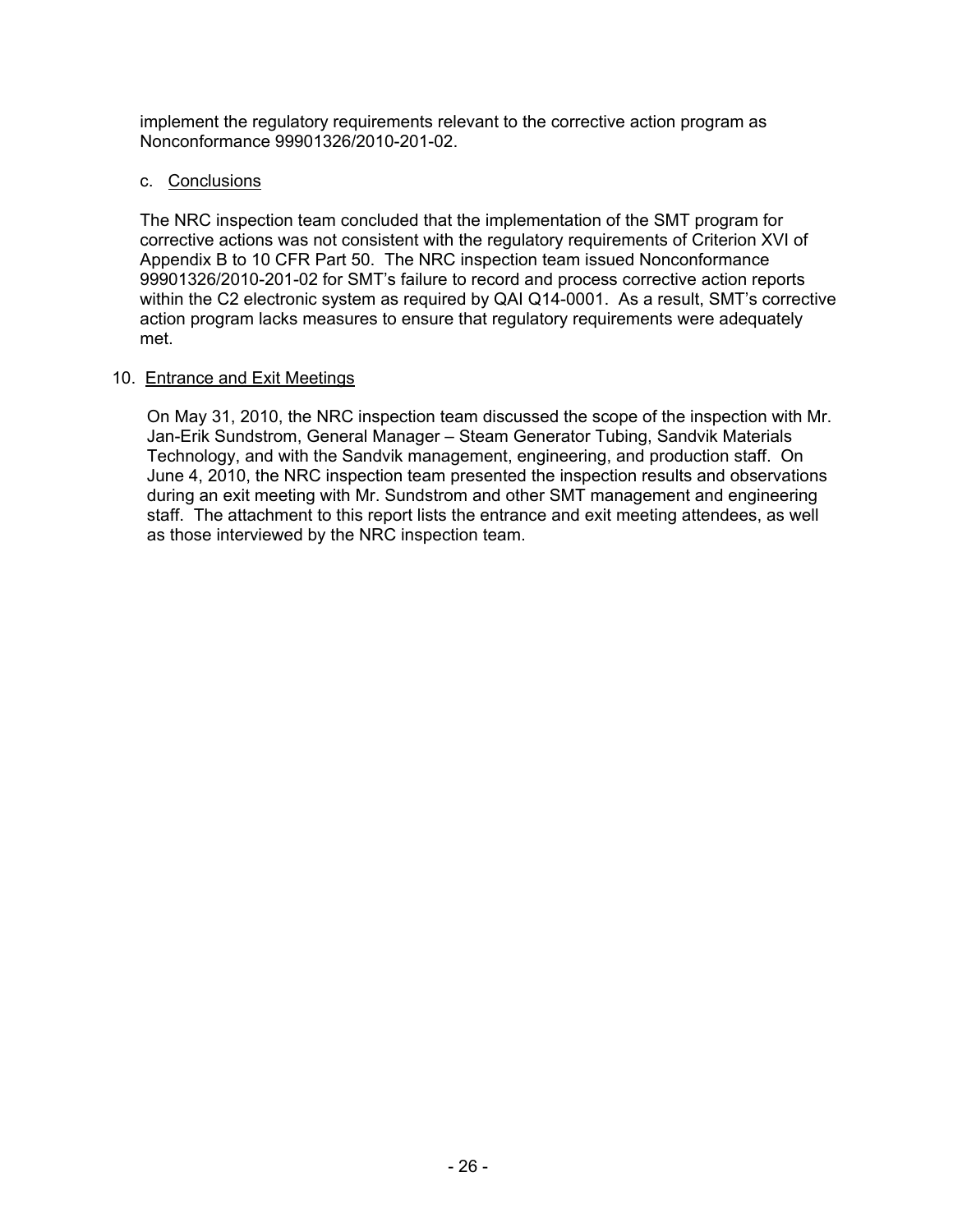# **ATTACHMENT**

# 1. ENTRANCE/EXIT MEETING ATTENDEES

| <b>Name</b>           | Title                                                | <b>Affiliation</b> | Entrance                        | Exit                    | Interviewed                         |
|-----------------------|------------------------------------------------------|--------------------|---------------------------------|-------------------------|-------------------------------------|
| Patric Hogstrom       | <b>Production Manager</b>                            | <b>SMT</b>         | X                               | X                       | X                                   |
| Ola Tornstrom         | <b>Quality Engineer</b>                              | <b>SMT</b>         | $\frac{\mathsf{X}}{\mathsf{X}}$ | X                       | $\frac{\overline{X}}{\overline{X}}$ |
| Per-Olof Lund         | QA Manager SG<br>Tubing                              | <b>SMT</b>         |                                 | $\overline{\mathsf{x}}$ |                                     |
| <b>Tomas Alexa</b>    | Marketing, Project<br>Coordinator                    | <b>SMT</b>         | X                               |                         | $\sf X$                             |
| Thomas Larsson        | <b>Quality Engineer</b>                              | <b>SMT</b>         | $\mathsf X$                     | $\times$                | $\overline{\mathsf{X}}$             |
| Jan-Erik<br>Sundstrom | <b>General Manager SG</b><br>Tubing                  | <b>SMT</b>         | $\overline{\mathsf{x}}$         | $\overline{\mathsf{x}}$ | $\overline{\mathsf{x}}$             |
| Magnus Larsson        | <b>NDE</b> Manager                                   | <b>SMT</b>         | X                               | $\sf X$                 | $\mathsf{X}$                        |
| Peter Ekstrom         | <b>Senior Analyst</b>                                | <b>SSM</b>         | $\pmb{\mathsf{X}}$              | $\pmb{\mathsf{X}}$      |                                     |
| Mark Cederberg        | Senior Advisor                                       | <b>STUK</b>        | $\overline{\mathsf{X}}$         | $\overline{\mathsf{x}}$ |                                     |
| Johan Frodigh         | Technique &<br>Development SG<br>Tubing              | <b>SMT</b>         |                                 |                         | $\overline{\mathsf{x}}$             |
| Andreas Rosberg       | Technique &<br>Development SG<br>Tubing              | <b>SMT</b>         |                                 |                         | X                                   |
| <b>Helge Elfstrom</b> | QA Engineer                                          | <b>SMT</b>         |                                 |                         | X                                   |
| Anders Sjoden         | <b>Lead Auditor</b>                                  | <b>SMT</b>         |                                 |                         |                                     |
| Hakan Coyet           | QC Inspector                                         | <b>SMT</b>         |                                 |                         | $\times$ $\times$                   |
| Roger Wallin          | QC Inspector Trainee                                 | <b>SMT</b>         |                                 |                         |                                     |
| Sofia Kadberg         | <b>Syning/Visual Control</b><br>Inspector            | <b>SMT</b>         |                                 |                         | $\overline{\mathsf{x}}$             |
| Emma Nyberg           | <b>Syning/Visual Control</b><br>Inspector            | <b>SMT</b>         |                                 |                         | X                                   |
| Maria Forsberg        | <b>Syning/Visual Control</b><br>Inspector            | <b>SMT</b>         |                                 |                         | X                                   |
| Ove Olsson            | Engineer - SG Tubes                                  | <b>SMT</b>         |                                 |                         | $\frac{\mathsf{X}}{\mathsf{X}}$     |
| Par Soderman          | NDE personnel                                        | <b>SMT</b>         |                                 |                         |                                     |
| Ula Nyberg            | NDE personnel                                        | <b>SMT</b>         |                                 |                         | $\frac{\overline{X}}{\overline{X}}$ |
| Peter Olafsson        | Manager, Calibration<br>Center                       | <b>SMT</b>         |                                 |                         |                                     |
| Lars Bergquist        | Supervisor,<br><b>Mechanical Testing</b><br>Facility | <b>SMT</b>         |                                 |                         | X                                   |
| John He               | Supervisor,<br><b>Mechanical Testing</b><br>Facility | <b>SMT</b>         |                                 |                         | X                                   |